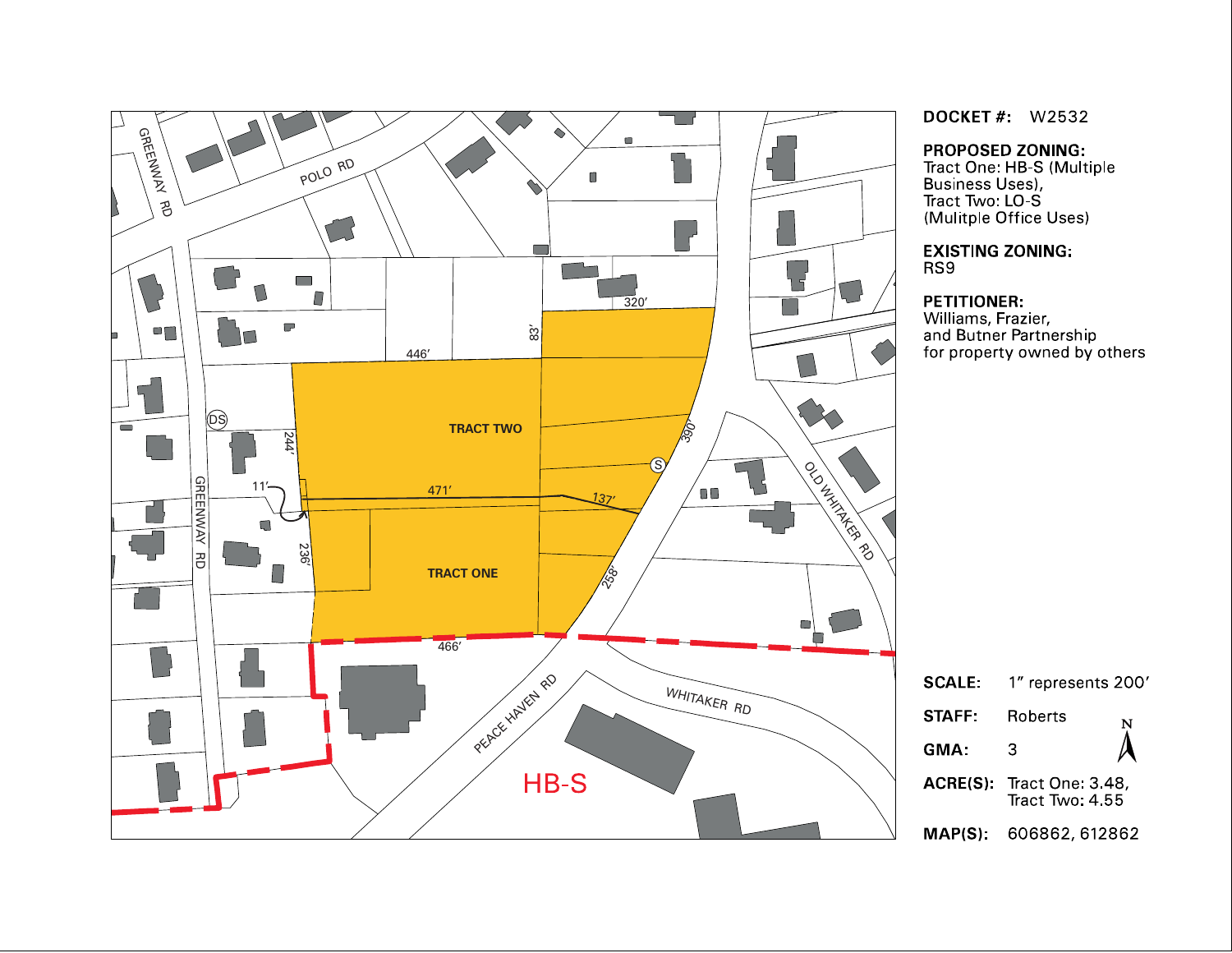March 20, 2002

Williams, Frazier, and Butner Partnership c/o Thomas H. Frazier 260 Spy Glass Drive Bermuda Run, NC 27006

RE: ZONING MAP AMENDMENT W-2532

Dear Mr. Frazier:

The attached report of the Planning Board to the Board of Aldermen is sent to you at the request of the Aldermen. You will be notified by the City Secretary's Office of the date on which the Aldermen will hear this petition.

Sincerely,

A. Paul Norby, AICP Director of Planning

pc: City Secretary's Office, P.O. Box 2511, Winston-Salem, NC 27102 Emmett McCall, 633 W. Fourth Street, Winston-Salem, NC 27101 Buddy Wilkins, 2630 Bridgeport Drive, Winston-Salem, NC 27103 George Clover, 4409 Bent Tree Farm Road, Winston-Salem, NC 27106 Elizabeth Pappas, 125 Greenvalley Road, Winston-Salem, NC 27106 Sarah Kairoff, 148 Greenvalley Road, Winston-Salem, NC 27106 Carol Strittmatter, 817 Clovelly Road, Winston-Salem, NC 27106 Tom Frazier, 3443G Robinhood Road, Winston-Salem, NC 27106 Joy Wilson, 2120 Peace Haven Road, Winston-Salem, NC 27106 Kay Burgey, 144 Greenvalley Road, Winston-Salem, NC 27106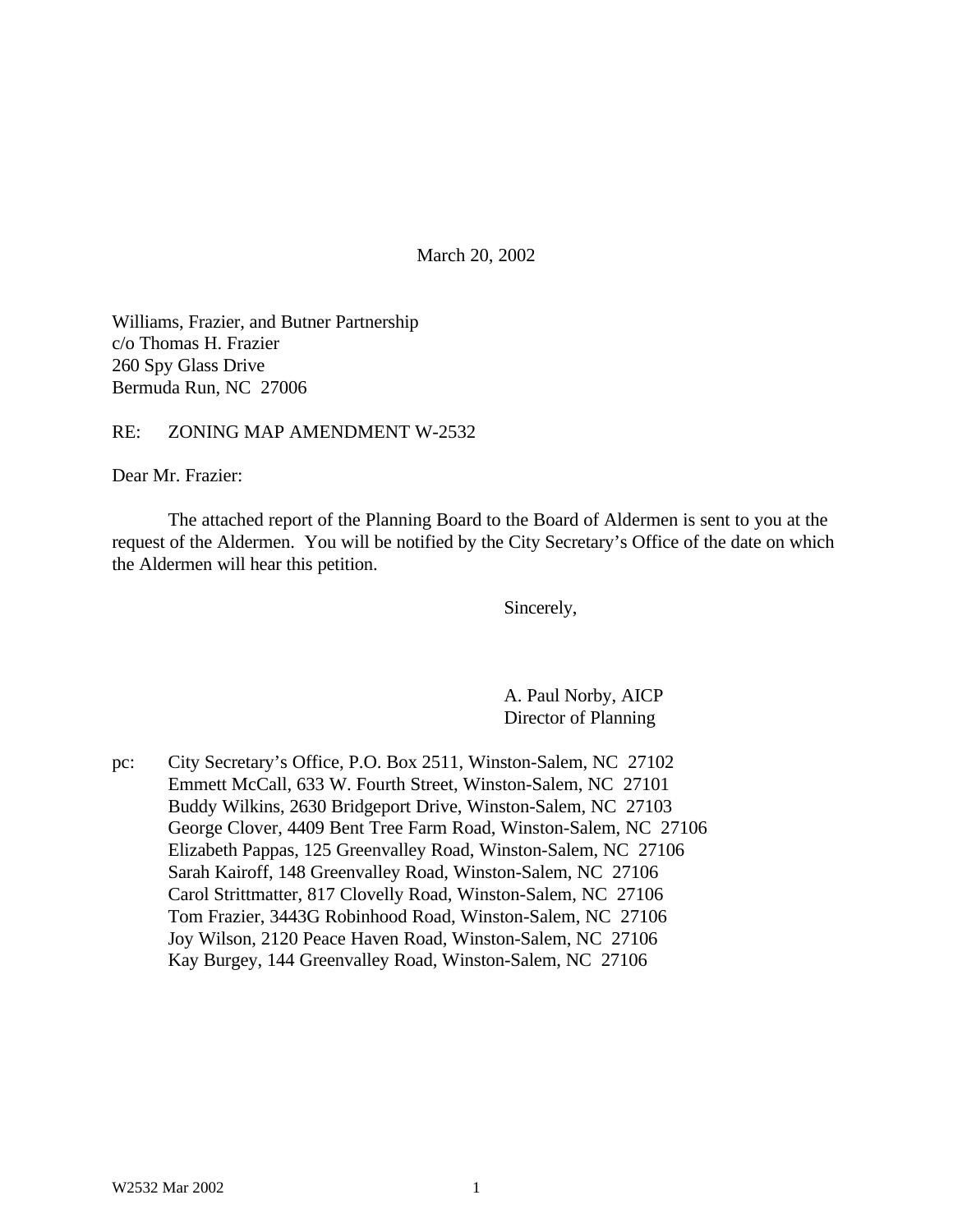# **ACTION REQUEST FORM**

**DATE**: March 20, 2002 **TO**: The Honorable Mayor and Board of Aldermen **FROM**: A. Paul Norby, AICP, Director of Planning

#### **BOARD ACTION REQUEST**:

Request for Public Hearing on zoning map amendment of Williams, Frazier, and Butner Partnership for property owned by Williams, Frazier, and Butner Partnership, Lona E. Phelps, and Conrad L. Vestal

#### **SUMMARY OF INFORMATION**:

Zoning map amendment of Williams, Frazier, and Butner Partnership for property owned by Williams, Frazier, and Butner Partnership, Lona E. Phelps, and Conrad L. Vestal for two separate tracts of land as follows: Tract One: from RS-9 to HB-S [Arts and Crafts Studio; Food or Drug Store; Furniture and Home Furnishings Store; General Merchandise Store; Hardware Store; Nursery, Lawn and Garden Supply Store, Retail; Restaurant (without drivethrough service); Retail Store, Specialty or Miscellaneous; Wholesale Trade A; Banking or Financial Services; Funeral Home; Health Services, Miscellaneous; Medical or Dental Laboratory; Medical and Surgical Offices; Motor Vehicle Repair and Maintenance; Offices, Miscellaneous; Professional Office; Business Services, A; Business Services B; Personal Services; Storage Services, Retail; Testing and Research Lab; Warehousing; Recreational Services, Indoor; Adult Day Care Center; Child Day Care, Drop-In; Child Day Care, Sick Children; Child Day Care Center; Church or Religious Institution; Community; Church or Religious Institution, Neighborhood; Government Offices; Habilitation Facility C; Hospital or Health Center; Public Library; Museum or Art Gallery; Police or Fire Station; Post Office; Parking, Commercial]: property is located on the west side of Peace Haven Road north of Whitaker Road (Zoning Docket W-2532).

Tract Two: from RS-9 to LO-S (Banking and Financial Services; Funeral Home; Medical and Surgical Offices; Non-Store Retailer; Offices, Miscellaneous; Professional Office; Adult Day Care Center; Child Care, Sick Children; Child Day Care Center; Church or Religious Institution, Neighborhood; Government Offices; Group Care Facility A; Public Library; Limited Campus Uses; Museum or Art Gallery; Police or Fire Station): property is located on the west side of Peace Haven Road north of Whitaker Road (Zoning Docket W-2532).

#### **PLANNING BOARD ACTION**:

| <b>MOTION ON PETITION: DENIAL</b> |                  |
|-----------------------------------|------------------|
| FOR:                              | <b>UNANIMOUS</b> |
| <b>AGAINST:</b>                   | <b>NONE</b>      |
| <b>SITE PLAN ACTION:</b>          | <b>CONFORMS</b>  |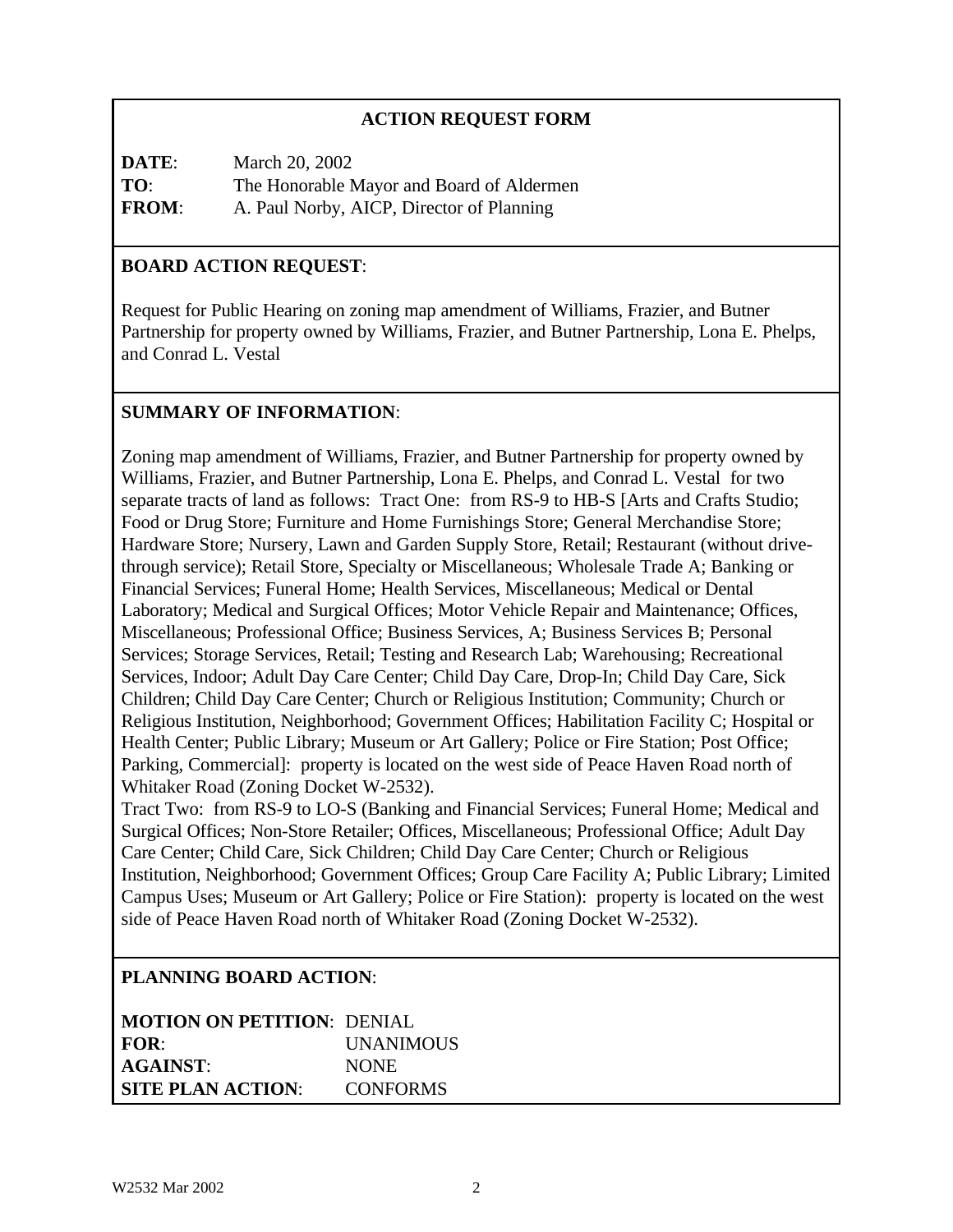#### CITY ORDINANCE - SPECIAL USE

Zoning Petition of Williams, Frazier, and Butner Partnership for property owned by Williams, Frazier, and Butner Partnership, Lona E. Phelps, and Conrad L. Vestal, Docket W-2532

AN ORDINANCE AMENDING THE WINSTON-SALEM CITY ZONING ORDINANCE AND THE OFFICIAL ZONING MAP OF THE CITY OF WINSTON-SALEM, N.C.

\_\_\_\_\_\_\_\_\_\_\_\_\_\_\_\_\_\_\_\_\_\_\_\_\_\_\_\_\_\_\_\_\_

BE IT ORDAINED by the Board of Aldermen of the City of Winston-Salem as follows: Section 1. The Winston-Salem City Zoning Ordinance and the Official Zoning Map of the City of Winston-Salem, N.C. are hereby amended by changing from RS-9 to HB-S [Arts and Crafts Studio; Food or Drug Store; Furniture and Home Furnishings Store; General Merchandise Store; Hardware Store; Nursery, Lawn and Garden Supply Store, Retail; Restaurant (without drive-through service); Retail Store, Specialty or Miscellaneous; Wholesale Trade A; Banking or Financial Services; Funeral Home; Health Services, Miscellaneous; Medical or Dental Laboratory; Medical and Surgical Offices; Motor Vehicle Repair and Maintenance; Offices, Miscellaneous; Professional Office; Business Services, A; Business Services B; Personal Services; Storage Services, Retail; Testing and Research Lab; Warehousing; Recreational Services, Indoor; Adult Day Care Center; Child Day Care, Drop-In; Child Day Care, Sick Children; Child Day Care Center; Church or Religious Institution; Community; Church or Religious Institution, Neighborhood; Government Offices; Habilitation Facility C; Hospital or Health Center; Public Library; Museum or Art Gallery; Police or Fire Station; Post Office; Parking, Commercial] (Tract One) and LO-S (Banking and Financial Services; Funeral Home; Medical and Surgical Offices; Non-Store Retailer; Offices, Miscellaneous; Professional Office; Adult Day Care Center; Child Care, Sick Children; Child Day Care Center; Church or Religious Institution, Neighborhood;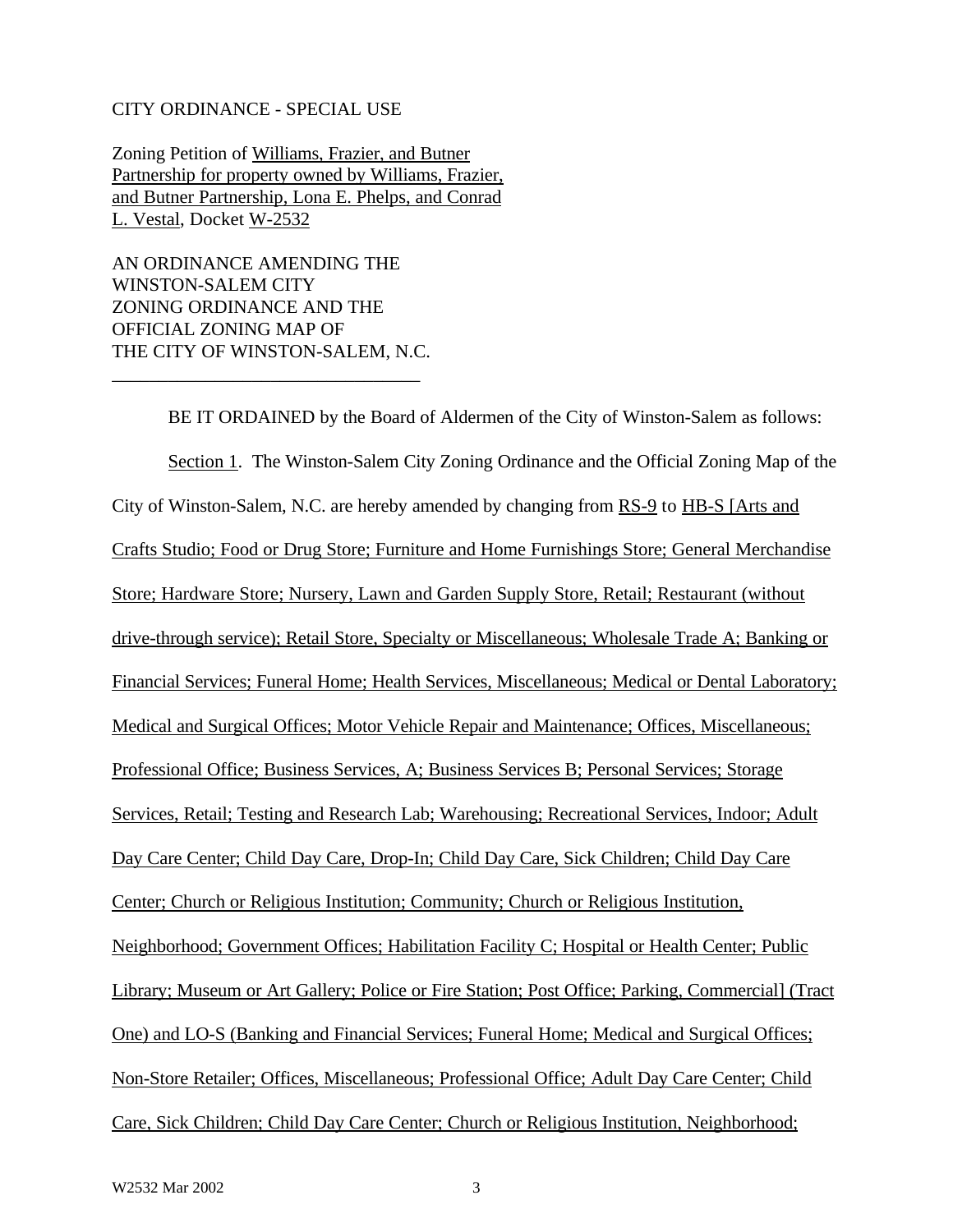#### Government Offices; Group Care Facility A; Public Library; Limited Campus Uses; Museum or

Art Gallery; Police or Fire Station) (Tract Two) the zoning classification of the following

described property:

#### Tract One

Being all of that certain 3.111 acre tract lying in Winston Township, Forsyth County, North Carolina; and bounded by natural boundaries, deed reference, or tax parcel identifiers; said tract being particularly described by courses and distances, according to a survey and unrecorded plat of Williams, Frazier and Butner and prepared by Kenneth L. Foster, Professional Land Surveyor No. L-2552, dated June 21, 2001, and revised January 21, 2002, and revised January 29, 2002, and bearing Job No. 2580-01D, to which reference is hereby made, as follows:

BEGINNING at a point located in the western right-of-way line of Peace Haven Road, said point being located south  $28^{\circ}$  49' 50" west a distance of 11.05 feet from an existing iron, said iron being the northeast corner of Tax Lot 43-B, thence south  $28^{\circ}$  49' 50" west a distance of 87.58 feet to an existing iron, thence south  $28^{\circ}$  49' 50" west a distance of 37.33 feet to an existing iron, thence on a curve to the right, said curve having a radius of  $770.00$  feet a chord bearing of south  $33^{\circ}$  45' 45" west a chord distance of 133.24 feet to an existing iron, thence leaving the western right-ofway line of Peace Haven Road north  $87^{\circ}$  37' 33" west a distance of 47.57 feet to an existing iron, thence south  $88^{\circ}$  40' 13" west a distance of 418.73 feet to an existing iron, thence north 07 $^{\circ}$  32' 51" east a distance of 90.93 feet to an existing iron, thence north  $04^{\circ}$  19' 19" west a distance of 144.57 feet to an existing iron, thence south  $89^{\circ}$  01' 19" west a distance of 11.26 feet to an existing iron, thence north 03 $^{\circ}$  35' 38" west a distance of 21.01 feet to a point, thence north 89 $^{\circ}$ 13' 29" east a distance of 470.91 feet to a point, thence on a curve to the right, said curve having a radius of 299.00 feet and a chord bearing of south  $77^{\circ}$  22' 20" east a chord distance of 138.63 feet to a point, thence south  $61^{\circ}$  10' 10" east a distance of 6.64 feet to a point, the POINT OF BEGINNING and containing 3.111 acres, more or less.

Tax Block 3410, Tax Lot 044B, 076, 208 and portions of Lots 29B, 033D, 042B, and 043B

#### Tract Two

Being all of that certain 4.547 acre tract lying in Winston Township, Forsyth County, North Carolina; and bounded by natural boundaries, deed reference, or tax parcel identifiers; said tract being particularly described by courses and distances, according to a survey and unrecorded plat of Williams, Frazier and Butner and prepared by Kenneth L. Foster, Professional Land Surveyor No. L-2552, dated June 21, 2001, and revised January 21, 2002, and revised January 29, 2002 and bearing Job No. 2580-01D, to which reference is hereby made, as follows:

BEGINNING at an existing iron located in the western right-of-way line of Peace Haven Road and also being the northeast corner of Tax Lot 39-B, thence with said right-of-way line on a curve to the right, said curve having a radius of  $720.00$  feet and a chord bearing of south  $17^{\circ}$  43" 07" west a chord distance of 277.44 feet to an existing iron, thence continuing with said right-ofway line, south  $28^{\circ}$  45' 41" west crossing an existing iron at a distance of 7.53 feet a total distance of 101.80 feet to an existing iron, said iron being the southeast corner of Tax Lot 42-B,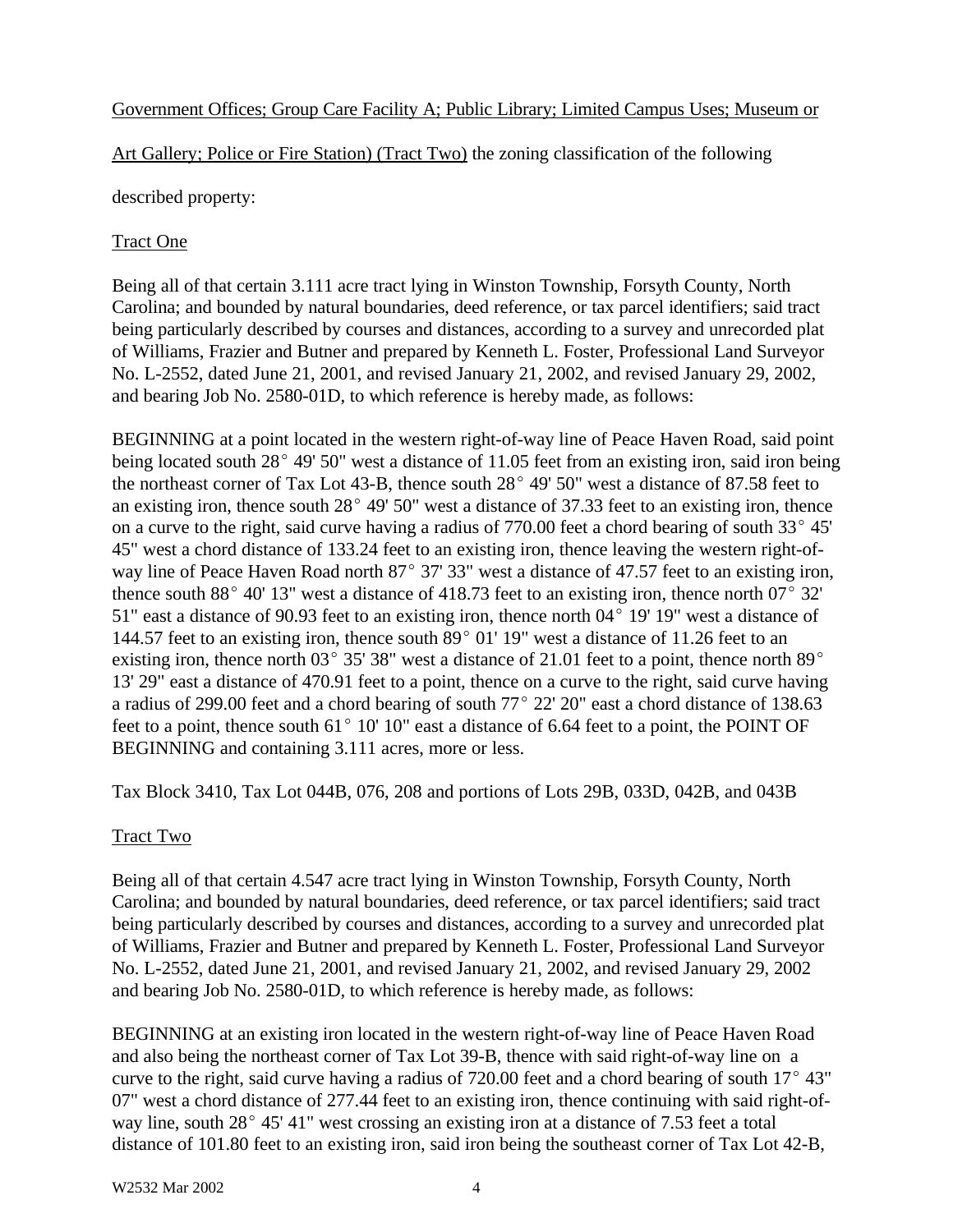thence south  $28^{\circ}$  49' 50" west a distance of 11.05 feet to a point, thence north 61 $^{\circ}$  10' 10" west a distance of 6.64 feet to a point, thence on a curve to the left, said curve having a radius of 299.00 feet a chord bearing of north  $77^{\circ}$  22' 20" west a chord distance of 138.63 feet to a point, thence south 89 $^{\circ}$  13' 25" west a distance of 470.91 feet to a point, thence north 03 $^{\circ}$  35' 38" west a distance of 127.65 feet to an existing iron, thence north  $03^{\circ}$  35' 04" west a distance of 116.08 feet to an existing iron, thence north  $89^{\circ}$  13' 25" east a distance of 446.30 feet to an existing iron, thence north 00 $^{\circ}$  25' 37" west a distance of 83.00 feet to an existing iron, thence north 89 $^{\circ}$  19' 30" east a distance of 320.36 feet to an existing iron, the POINT OF BEGINNING and containing 4.547 acres, more or less.

Tax Block 3410, Tax Lots 040B, 041B, 039B and 108B and portions of Lots 29B, 033D, 042B, and 043B

Section 2. This Ordinance is adopted after approval of the site plan entitled Williams,

Frazier and Butner Partnership and identified as Attachment "A" of the Special Use District

Permit issued by the Board of Aldermen the \_\_\_\_\_\_\_ day of \_\_\_\_\_\_\_\_\_\_\_\_\_\_\_\_, to Williams,

Frazier, and Butner Partnership for property owned by Williams, Frazier, and Butner Partnership,

Lona E. Phelps, and Conrad L. Vestal.

Section 3. The Board of Aldermen hereby directs the issuance of a Special Use District

Permit pursuant to the Zoning Ordinance of the *Unified Development Ordinances* for a

development to be known as Williams, Frazier and Butner Partnership. Said Special Use District

Permit and site plan with associated documents are attached hereto and incorporated herein.

Section 4. This Ordinance shall be effective from and after its adoption.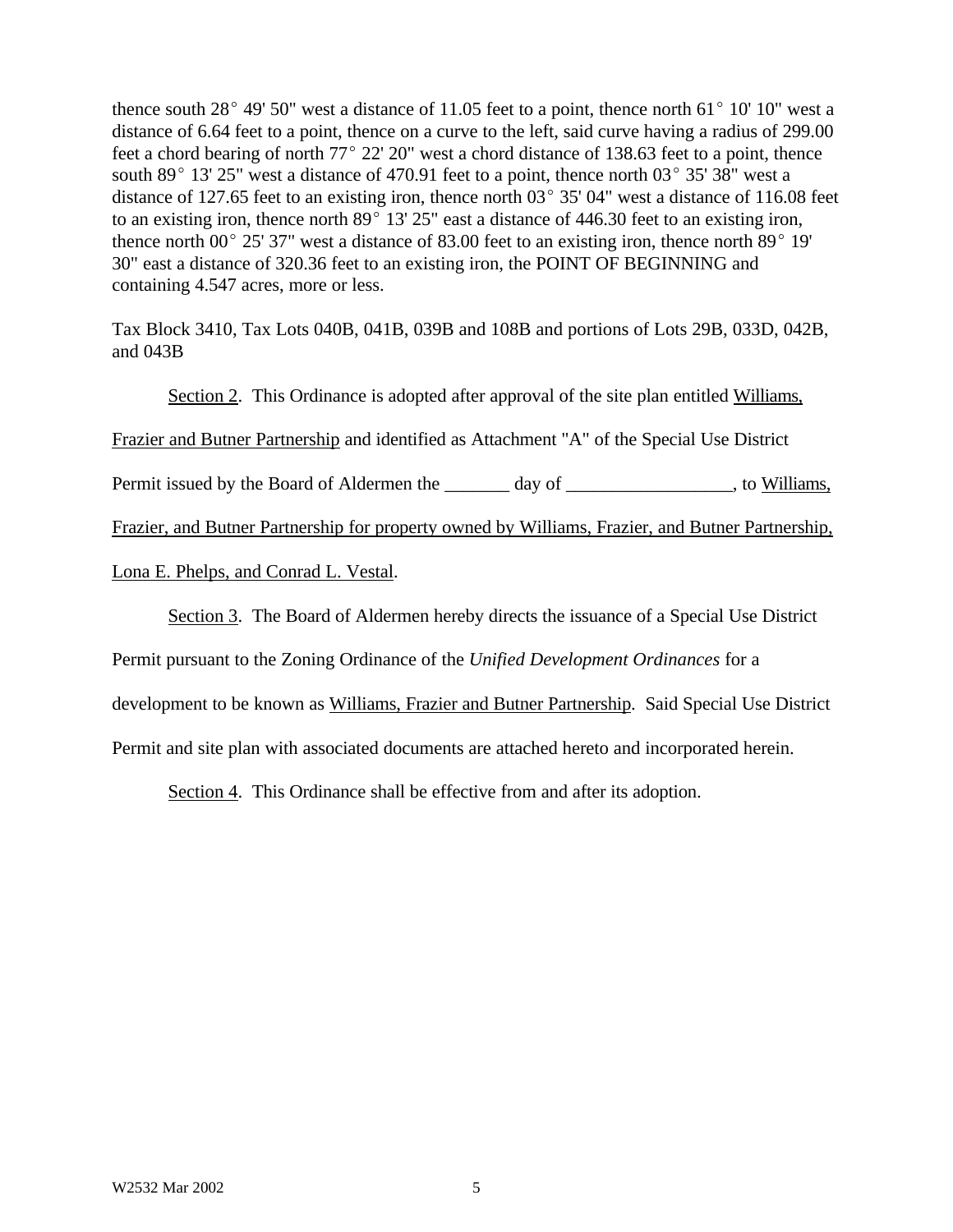#### CITY - SPECIAL USE DISTRICT PERMIT

#### SPECIAL USE DISTRICT PERMIT

Issued by the Board of Aldermen

of the City of Winston-Salem

The Board of Aldermen of the City of Winston-Salem issues a Special Use District Permit for the site shown on the site plan map included in this zoning petition of Williams, Frazier, and Butner Partnership for property owned by Williams, Frazier, and Butner Partnership, Lona E. Phelps, and Conrad L. Vestal, (Zoning Docket W-2532). The site shall be developed in accordance with the plan approved by the Board and bearing the inscription: "Attachment A, Special Use District Permit for HB-S [Arts and Crafts Studio; Food or Drug Store; Furniture and Home Furnishings Store; General Merchandise Store; Hardware Store; Nursery, Lawn and Garden Supply Store, Retail; Restaurant (without drive-through service); Retail Store, Specialty or Miscellaneous; Wholesale Trade A; Banking or Financial Services; Funeral Home; Health Services, Miscellaneous; Medical or Dental Laboratory; Medical and Surgical Offices; Motor Vehicle Repair and Maintenance; Offices, Miscellaneous; Professional Office; Business Services, A; Business Services B; Personal Services; Storage Services, Retail; Testing and Research Lab; Warehousing; Recreational Services, Indoor; Adult Day Care Center; Child Day Care, Drop-In; Child Day Care, Sick Children; Child Day Care Center; Church or Religious Institution; Community; Church or Religious Institution, Neighborhood; Government Offices; Habilitation Facility C; Hospital or Health Center; Public Library; Museum or Art Gallery; Police or Fire Station; Post Office; Parking, Commercial] (Tract One) and LO-S (Banking and Financial Services; Funeral Home; Medical and Surgical Offices; Non-Store Retailer; Offices, Miscellaneous; Professional Office; Adult Day Care Center; Child Care, Sick Children; Child Day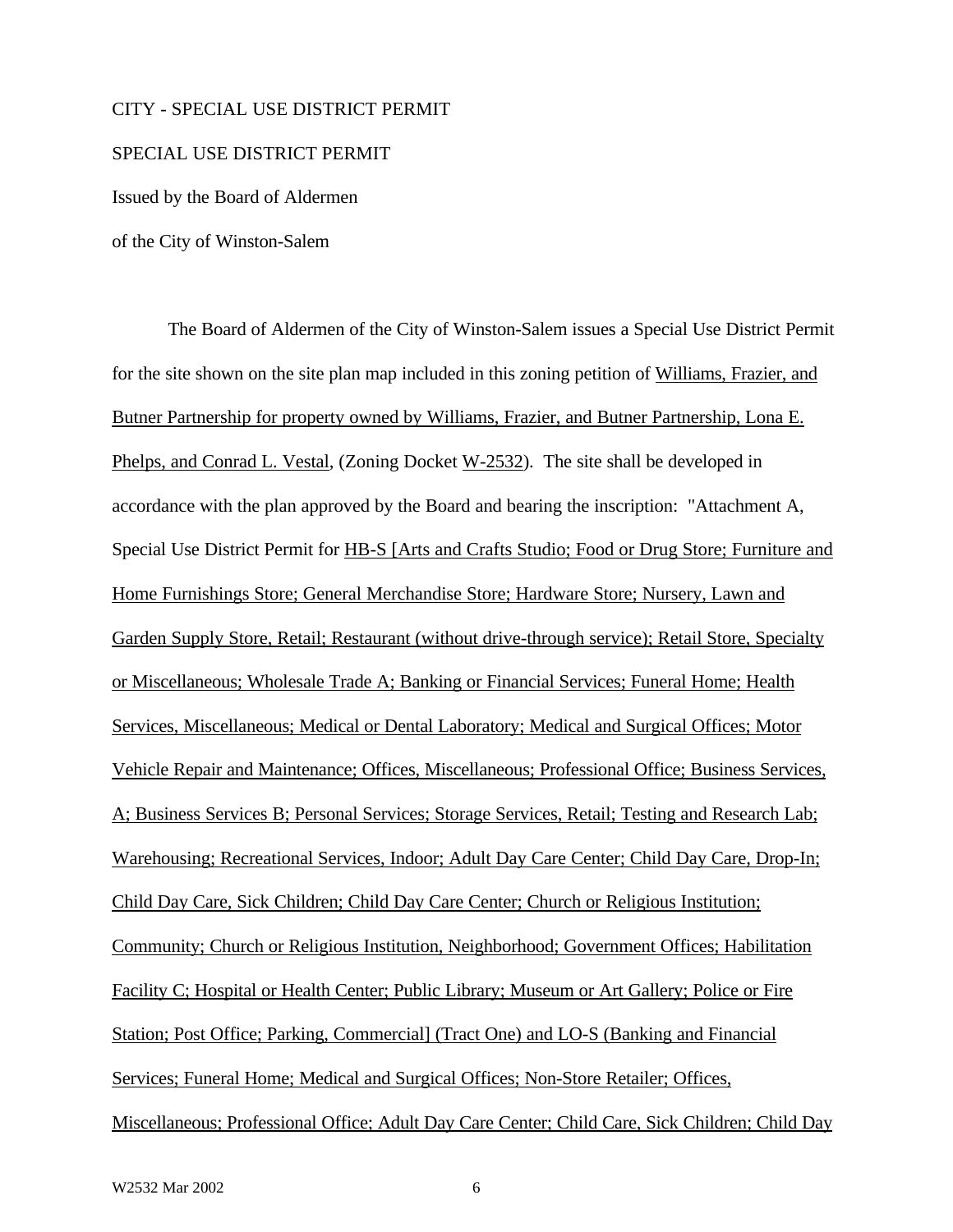Care Center; Church or Religious Institution, Neighborhood; Government Offices; Group Care

Facility A; Public Library; Limited Campus Uses; Museum or Art Gallery; Police or Fire Station)

(Tract Two), approved by the Winston-Salem Board of Aldermen the \_\_\_\_\_\_ day of

 $\Box$ , 20 $\Box$  and signed, provided the property is developed in accordance

with requirements of the HB-S and LO-S zoning districts of the Zoning Ordinance of the *Unified*

*Development Ordinances*, the Erosion Control Ordinance, and other applicable laws, and the

following additional conditions be met:

# C **PRIOR TO THE ISSUANCE OF GRADING PERMITS**

- a. Developer shall have a storm water management study submitted for review by the Public Works Department of the City of Winston-Salem. If required, an engineered storm water management plan shall be submitted and approved by the Public Works Department of the City of Winston-Salem.
- b. Developer shall cordon off all areas shown on the site plan as buffer areas or undisturbed areas. These areas shall be retained and not disturbed. Trees in all these areas shall be protected from grading encroachment in accordance with UDO Section 3-4.2(H)(3).
- c. Developer shall submit a sealed engineered detail of all retaining walls over five feet in height.

# C **PRIOR TO THE ISSUANCE OF BUILDING PERMITS**

- a. Developer shall dedicate any public right-of-way or easements needed to construct any road improvements along Peace Haven Road as determined by the City of Winston-Salem Department of Transportation.
- b. No building shall be taller than two stories (volunteered by the developer).
- c. All buildings shall be designed with a common architectural theme and shall be constructed using compatible materials and colors as approved by the Planning Staff (volunteered by the developer).
- d. All buildings shall have pitched roofs (volunteered by the developer).

# C **PRIOR TO THE ISSUANCE OF OCCUPANCY PERMITS**

- a. All required storm water management devices for the maximum coverage of the entire site must be installed per the approval of the Public Works Department of the City of Winston-Salem prior to the issuance of occupancy permits for any unit.
- b. Developer shall install all sidewalks as shown on the site plan to the specifications of the Public Works Department of the City of Winston-Salem.
- c. A single row of street tree plantings shall be installed at the top of the fill slope adjacent to the street along the southern property line, and along Peace Haven Road using materials selected from the list of "Large Variety Trees" as specified under Section 3-4.10(A) of UDO.
- d. All pedestrian pathways/walkways, pavement markings in the parking lots, or other devices indicating pedestrian walkways as shown on the site plan shall be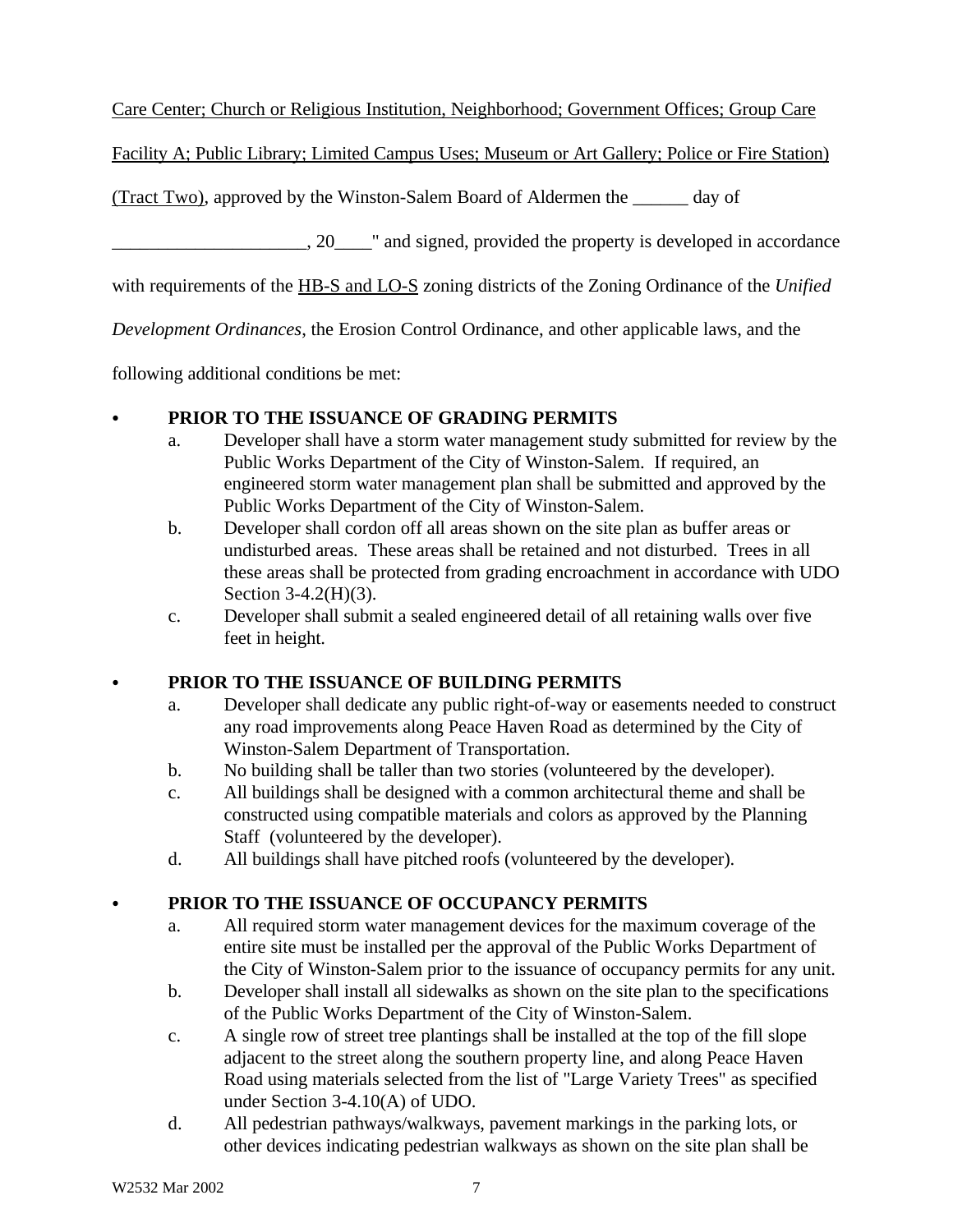installed.

- e. Developer shall construct a southbound right-turn taper at the intersection of the proposed site driveway and Peace Haven Road. The taper should be 140 feet in length.
- f. Developer shall re-stripe the existing continuous left-turn lane at the intersection of the proposed site driveway and Peace Haven Road as a northbound left-turn lane with 100 feet of storage and a 140-foot bay taper.
- g. Developer shall construct or bond a southbound right-turn lane at the intersection of Robinhood Road and Peace Haven Road. The southbound right-turn lane should have 100 feet of storage and a 140-foot bay taper.
- h. Developer shall upgrade or bond the existing traffic signal at the intersection of Robinhood Road and Peace Haven Road to accommodate right-turn overlaps in the eastbound and southbound directions.

#### C **OTHER REQUIREMENTS**

- a. Development shall be permitted one (1) freestanding five (5) foot high monument sign, with a maximum copy area of thirty-six (36) square feet at the entrance along Peace Haven Road.
- b. Any proposed change of use may be subject to additional Traffic Impact Analysis and any modifications to the site plan may require a Site Plan Amendment be approved by the Board of Aldermen.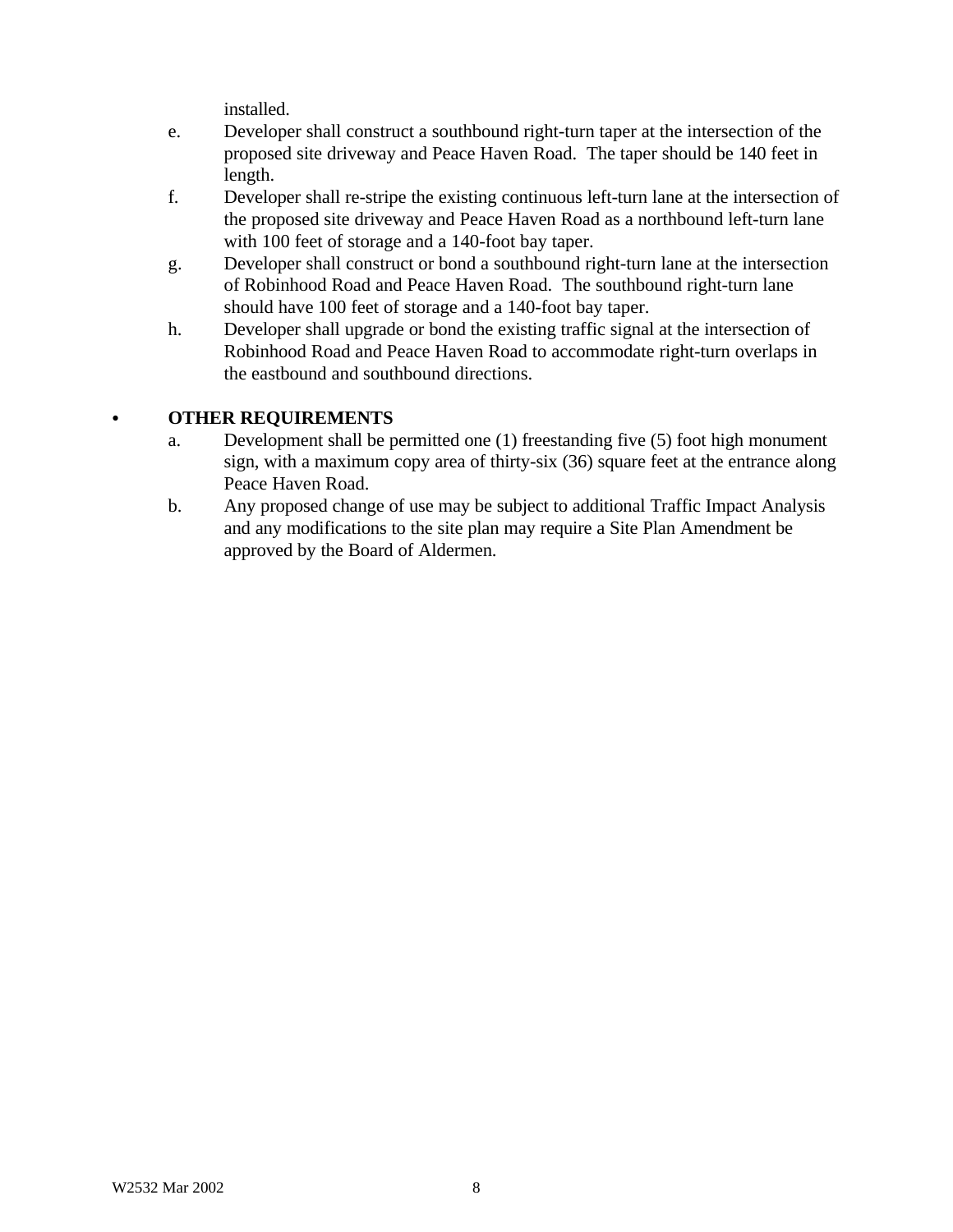#### **ZONING STAFF REPORT**

| <b>DOCKET</b> # $W-2532$ |                     |
|--------------------------|---------------------|
| <b>STAFF:</b>            | <b>Gary Roberts</b> |

Petitioner(s): Williams, Frazier, and Butner Partnership Ownership: Williams, Frazier, and Butner Partnership, Lona E. Phelps, and Conrad L. Vestal

#### **REQUEST**

From: RS-9 Residential Single Family District; minimum lot size 9,000 sf (Tracts 1 and 2)

To: HB-S [Arts and Crafts Studio; Food or Drug Store; Furniture and Home Furnishings Store; General Merchandise Store; Hardware Store; Nursery, Lawn and Garden Supply Store, Retail; Restaurant (without drive-through service); Retail Store, Specialty or Miscellaneous; Wholesale Trade A; Banking or Financial Services; Funeral Home; Health Services, Miscellaneous; Medical or Dental Laboratory; Medical and Surgical Offices; Motor Vehicle Repair and Maintenance; Offices, Miscellaneous; Professional Office; Business Services, A; Business Services B; Personal Services; Storage Services, Retail; Testing and Research Lab; Warehousing; Recreational Services, Indoor; Adult Day Care Center; Child Day Care, Drop-In; Child Day Care, Sick Children; Child Day Care Center; Church or Religious Institution; Community; Church or Religious Institution, Neighborhood; Government Offices; Habilitation Facility C; Hospital or Health Center; Public Library; Museum or Art Gallery; Police or Fire Station; Post Office; Parking, Commercial] (Tract 1) LO-S (Banking and Financial Services; Funeral Home; Medical and Surgical Offices; Non-Store Retailer; Offices, Miscellaneous; Professional Office; Adult Day Care Center; Child Care, Sick Children; Child Day Care Center; Church or Religious Institution, Neighborhood; Government Offices; Group Care Facility A; Public Library; Limited Campus Uses; Museum or Art Gallery; Police or Fire

Both general and special use district zoning were discussed with the applicant(s) who decided to pursue the zoning as requested.

Acreage: 3.48 acres (Tract 1) and 4.55 acres (Tract 2) = 8.03 acres (Total)

#### **LOCATION**

Street: West side of Peace Haven Road across from Whitaker Road. Jurisdiction: City of Winston-Salem. Ward: West.

Station) (Tract 2)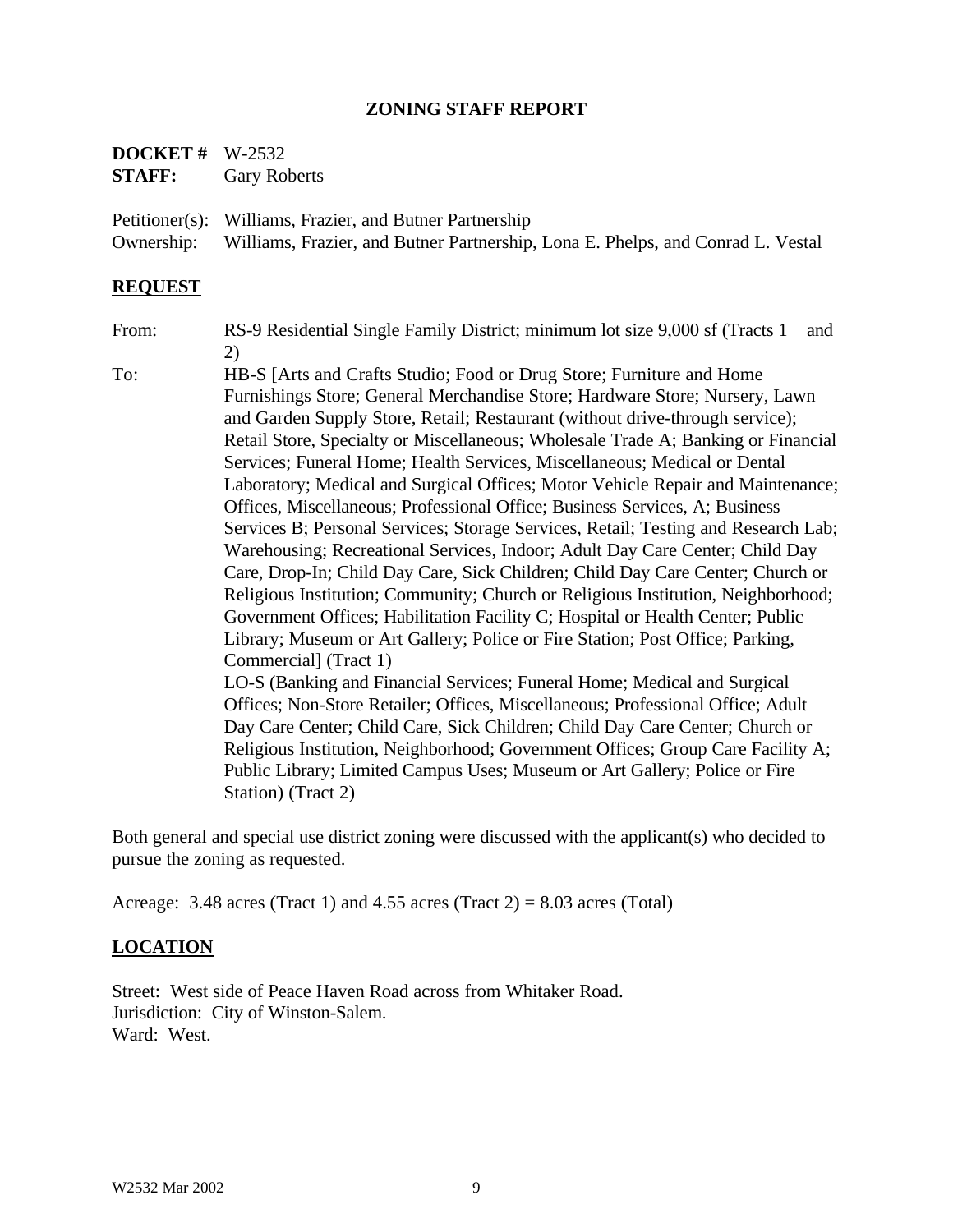# **SITE PLAN**

Proposed Use: Multiple office, service and retail type uses. Square Footage: 73,312 square feet. Building Height: Two story. Parking: Required: 347 spaces; proposed: 347 spaces. Bufferyard Requirements: Tract 1, type III adjacent to RS-9; Tract 2, type II adjacent to RS-9. Vehicular Use Landscaping Standards Requirements: UDO standards apply.

#### **PROPERTY SITE/IMMEDIATE AREA**

Existing Structures on Site: Property is currently undeveloped. Adjacent Uses:

| North -     | Undeveloped property and single family residences zoned RS-9. |
|-------------|---------------------------------------------------------------|
| East -      | Single family residences zoned RS-9.                          |
| Southeast - | Whitaker Square Shopping Center zoned HB-S.                   |
| South -     | Aegis Family Health Center zoned HB-S.                        |
| Southwest - | Single family residences zoned RS-9.                          |
| West -      | Single family residences zoned RS-9.                          |

#### **GENERAL AREA**

Character/Maintenance: Mixture of well maintained single family homes and medium to large scale commercial and medical office establishments.

Development Pace: Moderate to rapid.

#### **PHYSICAL FEATURES/ENVIRONMENTAL REVIEW**

- Impact on Existing Features: Removal of vegetation and grading to accommodate improvements shown on site plan.
- Topography: The property has a central drainageway sloping from both the northeast and northwest to the southeast and southwest. The range in elevation on the property is from a high of 942 in the northeast area of the site to a low of 902 in the south central portion of the site. All of the property drains to this low point in the south central portion of the site, where the water will leave the property and be intercepted by a drainage structure on the property to the south.

Streams: None - there is a centralized drainage channel under pre-development conditions. Vegetation/habitat: There is a large stand of trees in the central portion of the property from

Peace Haven Road to the west, ending approximately 100' shy of the western property boundary.

Water Supply Watershed: Site is not within the boundaries of a water supply watershed.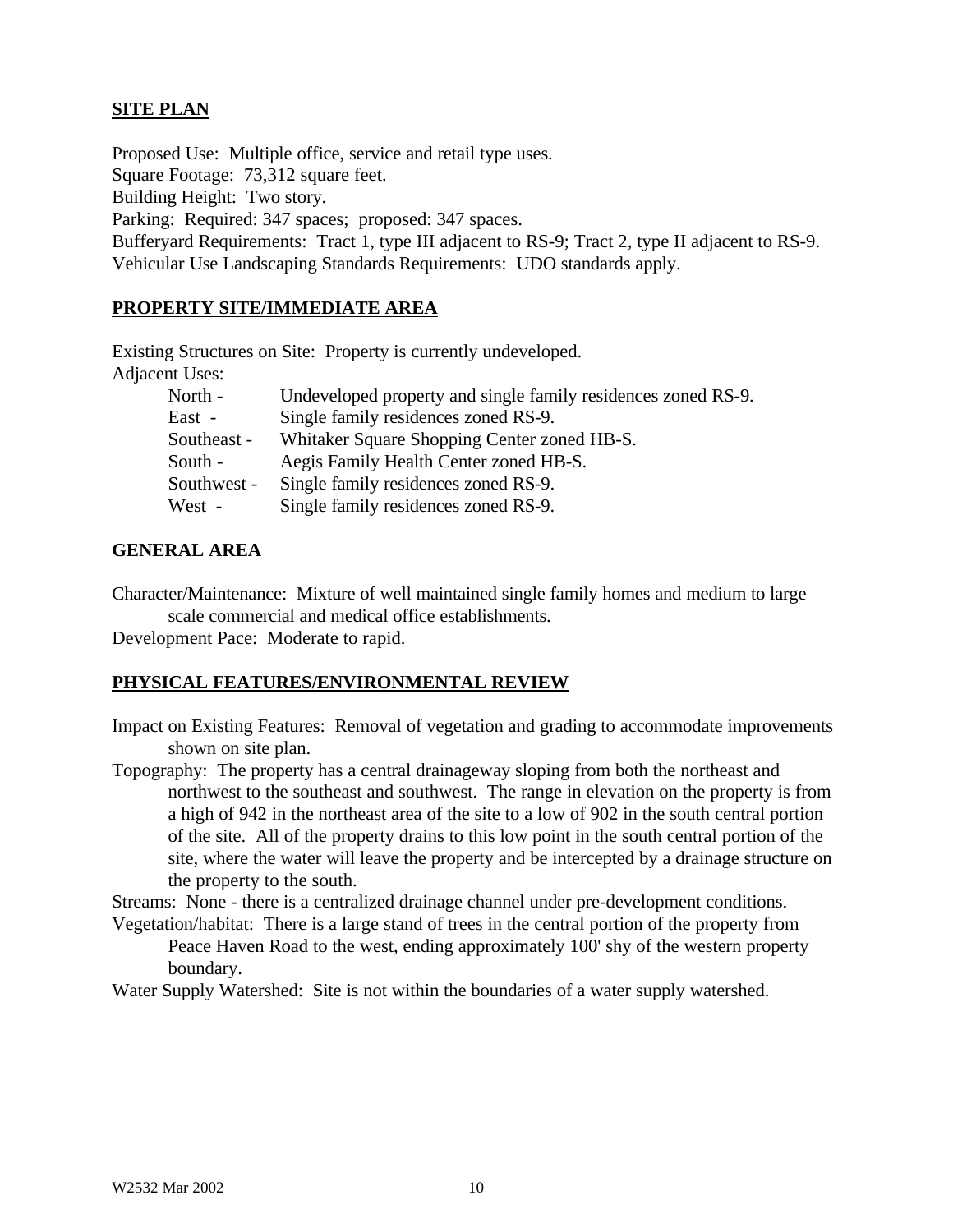# **TRANSPORTATION**

Direct Access to Site: Peace Haven Road; Whitaker Road. Street Classification: Peace Haven Road - minor thoroughfare; Whitaker Road - local. Average Daily Traffic Count/Estimated Capacity at Level of Service D (Vehicles per Day): Peace Haven Road between Robinhood Road and Polo Road =  $N/C/11,100$ Robinhood Road between Polo Road and Peace Haven Road  $= 20,000/23,900$ Trip Generation/Existing Zoning: RS-9 8.03 acres x 43,560/9,000 = 38 units x 9.57 (SAR Trip Rate) = 363 Trips per Day Trip Generation/Proposed Zoning: HB-S and LO-S 54,000/1,000 x 36.13 (Medical/Dental Trip Rate) =  $1,951 +$ 7,345/1000 x 40.67 (Specialty Retail Trip Rate) =  $298 +$ 7,200/1,000 x 130.34 (High Turnover Restaurant Trip Rate) = 938 + 6,767/1,000 x 156.48 (Walk-in Bank Trip Rate) =  $1058 =$ 4,245 Total Trips per Day Interior Streets: Shown as Private. Traffic Impact Study required: Yes.

- Connectivity of street network: Surrounding development pattern precludes any adjacent street or driveway extensions.
- Sidewalks: West side of Whitaker Road; both sides of Peace Haven Road from Robinhood Road to Whitaker Road, continuing northward on west side of Peace Haven only.

Transit: Route 21, along Peace Haven and Robinhood Roads.

# **HISTORY**

Relevant Zoning Cases:

- 1. W-2443; RS-9 to LB-S (Veterinary Service; Professional Office and Offices, Miscellaneous); approved January 2, 2001; northeast side of Robinhood Road west of Whitaker Road; 2.87 acres; Planning Board recommended approval, staff recommended denial.
- 2. W-2377; RM-12 to NO-S (Professional Office; and Medical and Surgical Offices); approved April 3, 2000; northwest side of Polo Road between Robinhood Road and Greenvalley Road; 0.41 acre; Planning Board and staff recommended approval.
- 3. W-2359; HB and RS-9 to HB-S (Shopping Center); approved January 18, 2000; northeast side of Robinhood Road between Whitaker Road and Peace Haven Road; 9.21 acres; Planning Board and staff recommended approval.
- 4. W-2336; RS-9 to RM-12-S (Congregate Care Facility); withdrawn at the October 4, 1999 Board of Aldermen meeting; southern corner of intersection of Peace Haven Road and Old Whitaker Road directly across Peace Haven Road from current site; 2.78 acres; Planning Board and staff recommended approval.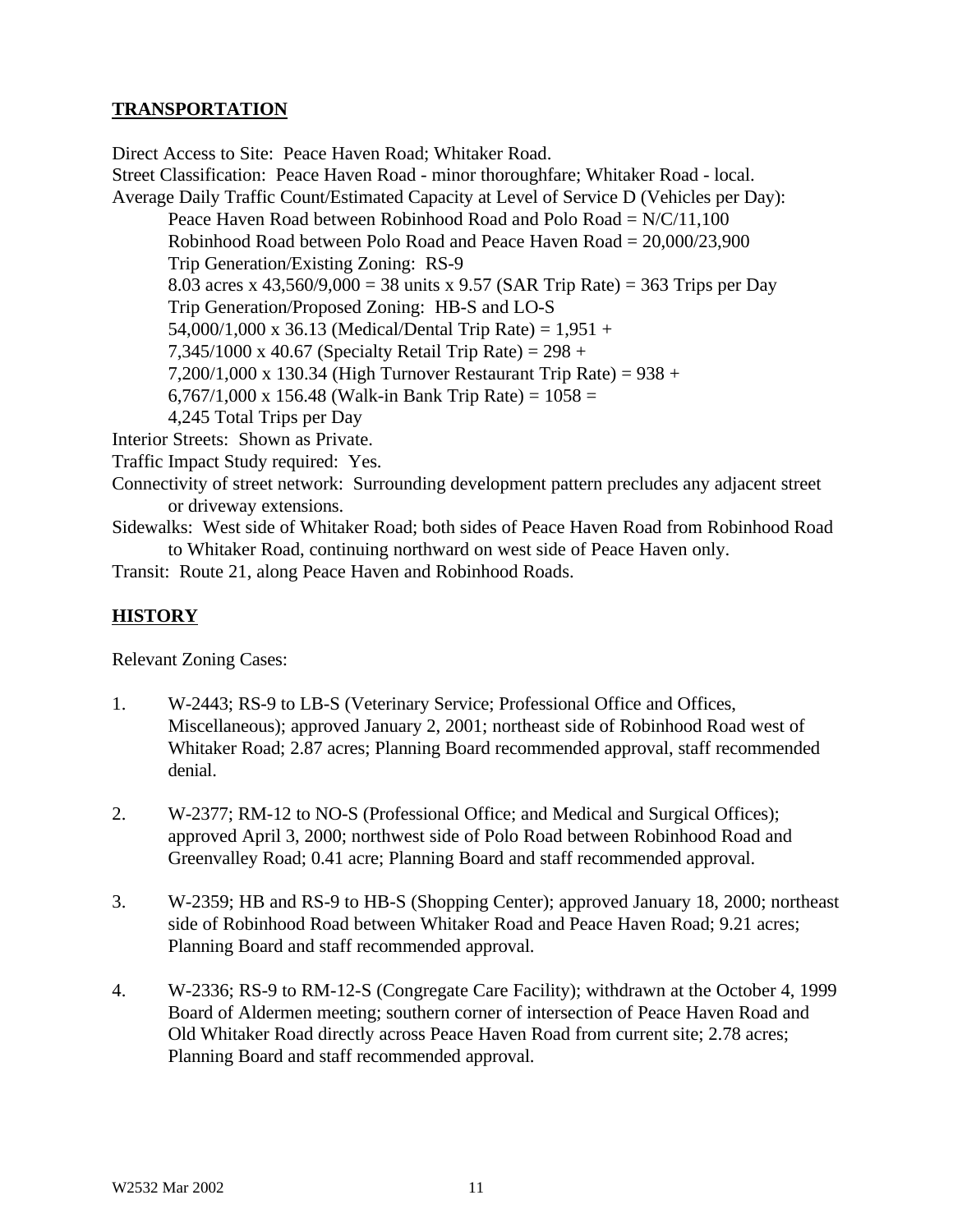- 5. W-2110; RS-9 to LO-S (Banking and Financial Services); withdrawn at the December 2, 1996 Board of Aldermen meeting; east side of Peace Haven Road north of new Whitaker Road; Planning Board and staff recommended denial.
- 6. W-1887; R-4 to B-3-S (Multiple Business Uses), UDO conversion to HB-S; approved April 4, 1994; northwest and southeast sides of Peace Haven Road between Robinhood Road and Whitaker Road, adjacent to southern boundary of current site; Planning Board and staff recommended approval.

#### **CONFORMITY TO PLANS**

GMP Area (*Legacy*): Suburban Neighborhoods (GMA 3).

Relevant Comprehensive Plan Recommendation(s): *Legacy* proposes compact mixed-use activity centers as an alternative to linear single-use commercial areas along major roadway corridors. The largest, regional serving Metro Activity Centers are described in some detail in the *Legacy* document. Staff is working to develop design guidelines for Metro Activity Centers as well as two other types - community- and neighborhood serving activity centers. The petitioner's site is on the edge of the commercial area serving Robinhood and Peace Haven Roads that serves a number of surrounding neighborhoods and would be classified as a community-level activity center. It has developed as a linear single-use commercial development with it's longest axis stretching along Robinhood Road from Polo Road to Whitaker Road. This activity center currently consists primarily of retail uses. A larger component of multi-family residential, office, institutional and public spaces are needed in this activity center to create a true mixed-use center as described in *Legacy*. Ideally, the intensity of development of an activity center decreases away from its core (centered at Robinhood/Peace Haven Roads in this case) so the above mentioned uses are most appropriate near its edge as a transition to the surrounding neighborhoods.

Area Plan/Development Guide: *Robinhood Road Area Plan* (1986).

Relevant Development Guide Recommendation(s): This site is a portion of a larger site shown for mixed use development in the *Robinhood Road Area Plan* which is to include commercial, office, and residential development at various densities. The area plan states that low and moderate intensity office uses should be used as transitional uses between commercial and residential/institutional uses. The plan also states that a commercial area should be allowed west of this community (further out in the county) to service the needs of growth to the west. In 1991, staff was asked by the West Ward Alderman to further refine the mixed use concept for the Robinhood Road/Peace Haven extension area by detailing land uses within the mixed use boundary and show how the mixture of uses called for in the plan could be developed in a fashion that gave protection to the surrounding residential areas. Staff prepared a conceptual plan which was reviewed by the Planning Board and the West Ward Alderman. Staff was instructed by the Planning Board and the Board of Aldermen to use this plan in all discussions on land use proposals for this area. The subject site is shown for low intensity office or multifamily (8 du/acre) use in the plan refinement.

#### **ANALYSIS**

The current request represents two proposals for an 8 acre tract located on the west side of Peace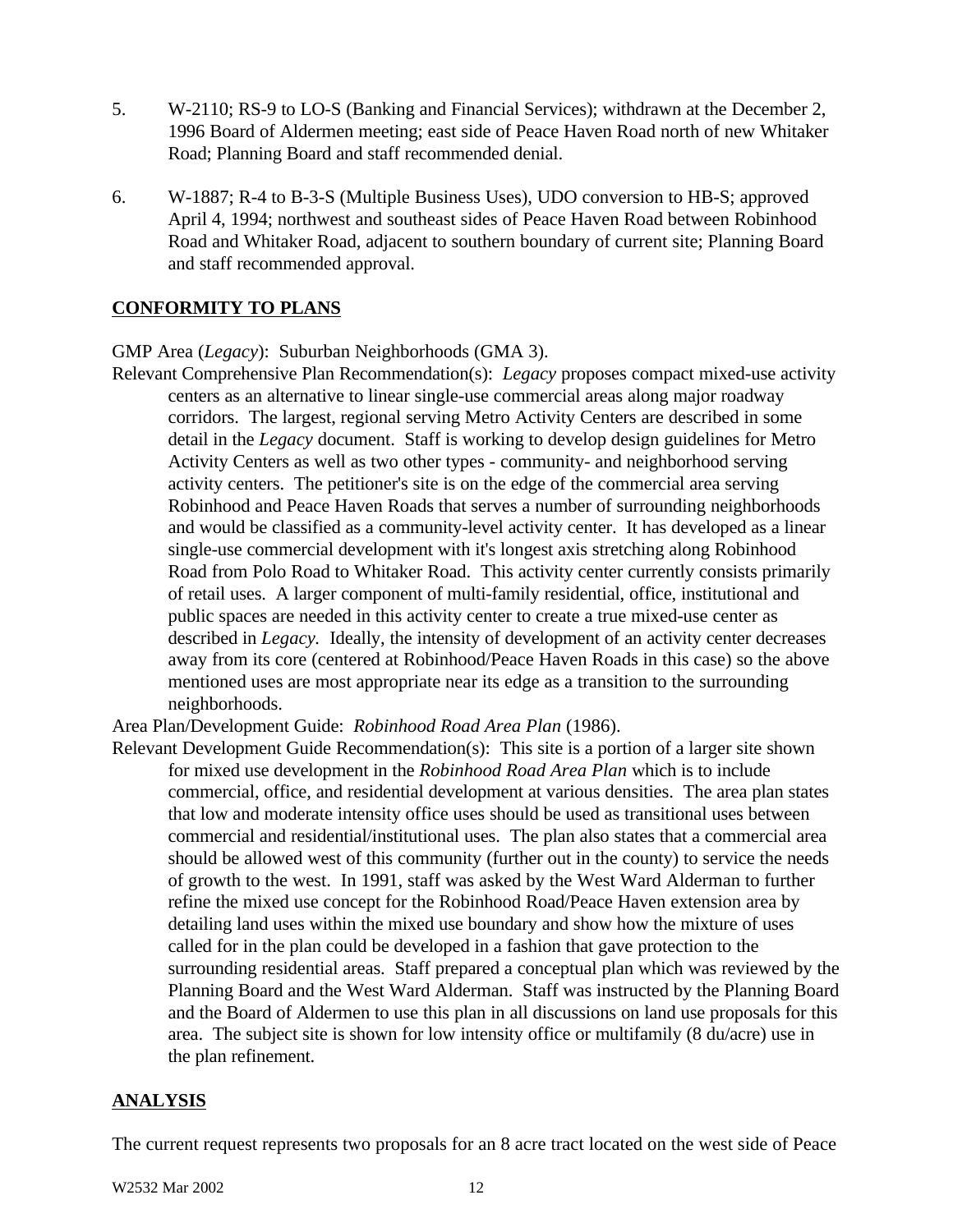Haven Road across from Whitaker Road. The southern portion of the property, (Tract 1), consists of 3.48 acres and is petitioned to be rezoned from RS-9 to HB-S. The northern portion, (Tract 2), consists of 4.55 acres and is requested to be rezoned from RS-9 to LO-S. The property is currently undeveloped and surrounded on three sides by single family residences zoned RS-9. The Aegis Family Health Center and the Whitaker Square Shopping Center located across Peace Haven Road, are both zoned HB-S and reflect the existing development pattern south of the subject property.

The site falls within a larger area recommended for mixed use development in the *Robinhood Road Area Plan.* In 1994 approximately 30 acres of HB-S was approved on a portion of what is known as the Whitaker property, (see W-1887 in History above). The Whitaker property borders the southern boundary of the subject property and generally includes both sides of Peace Haven Road south to Robinhood Road and the property west of Whitaker Road. The "mixed use" designation of the area plan includes this area and recommends low and moderate intensity office uses should be used as transitional uses between commercial and residential uses. To achieve the healthy balance and mixture of land uses as recommended in the area plan, staff stated in the Findings section of W-1887 that the "remaining vacant property in this (mixed use) area should be developed with various densities of residential land uses with some low to moderate intensity office uses." Also, the intensity of the adjacent outparcel where Aegis has been developed was intentionally limited to office uses only because of its proximity to the residential neighborhood. Unfortunately, while geographically serving as a transition between the established single family residences to the north, east and west and the commercial and office uses to the south, the current petition consists only of more high intensity retail and office type uses. In this regard the current HB-S request fails to address previous stated land use recommendations for this site.

From a transportation perspective the request represents an 11 fold increase in traffic over what the current zoning would allow. Vehicle trips per day would increase from 363 to approximately 4,245 trips per day. It should also be noted that the required traffic impact study does not include an analysis of all the requested uses. Staff has concerns regarding the approval of uses which have not been studied in the report. In addition to the numerous proposed uses that were not included in the traffic study, the study recommends numerous road improvements be made by the City to accommodate existing traffic as well as the traffic impact of the proposed development. The City has no plans or funds to make any of these improvements. The needed improvements recommended by the traffic study to be done by the City are:

- 1. Construct dual northbound right-turn lanes at the intersection of Robinhood Road and Peace Haven Road with a 250-foot storage bay for each lane giving a total of 500 feet of storage. Based on symmetrical widening, a 245-foot transition taper is required.
- 2. Construct an additional southbound through lane with a shared right-turn, replacing the current exclusive right-turn lane at the intersection of Robinhood Road and Peace Haven Road. The southbound through with shared right will require 300 feet of storage.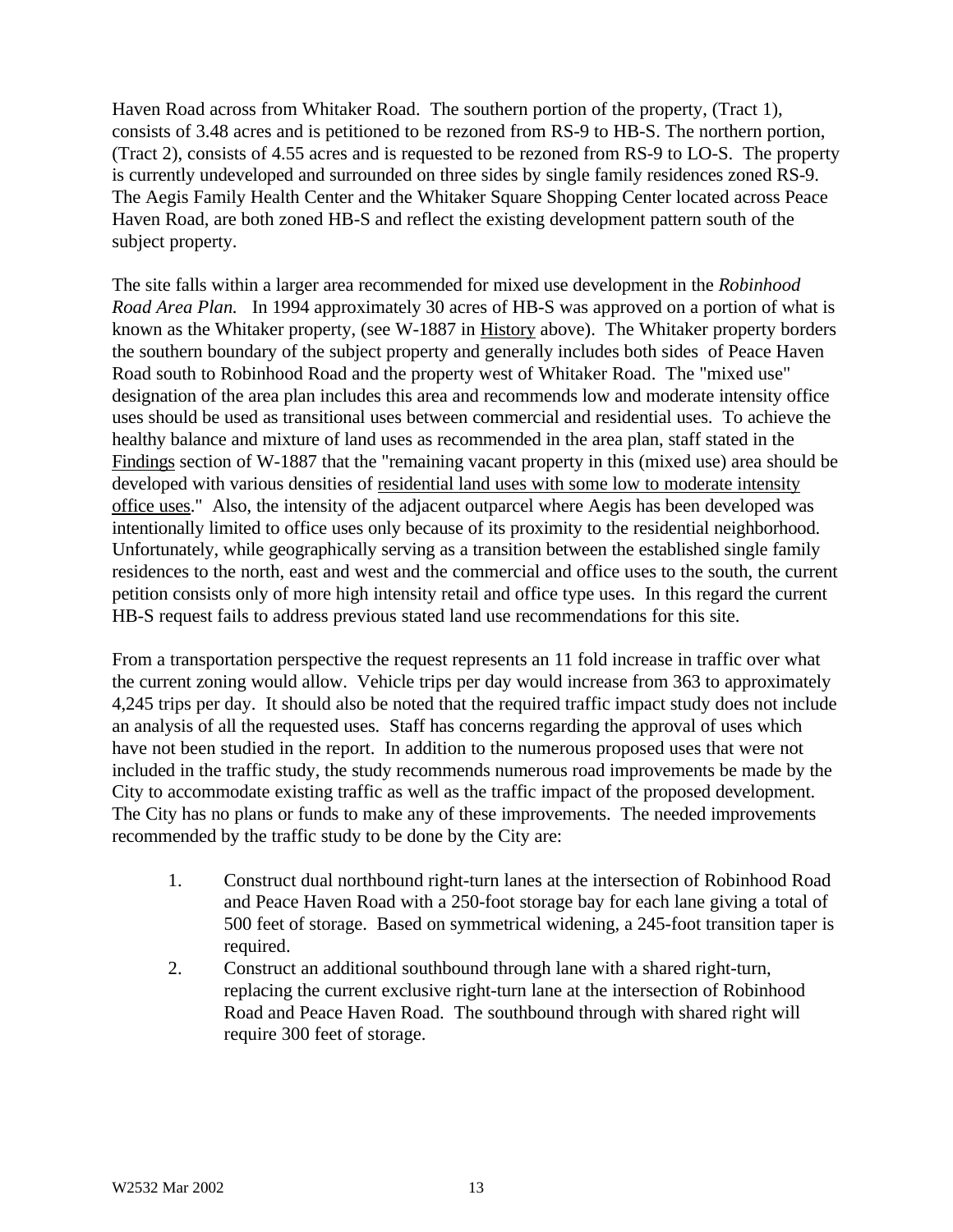- 3. Construct an eastbound right-turn lane at the intersection of Robinhood Road and Peace Haven Road with a 100-foot storage bay and a 140-foot bay taper. Based on symmetrical widening, a 245-foot transition taper is required.
- 4. Upgrade the current traffic signal at the intersection of Robinhood Road and Peace Haven Road to accommodate right-turn overlap movements in the northbound and westbound directions. Additionally, adjust the existing signal to operate with new cycle timings.
- 5. Construct an additional northbound through lane at the intersection of Robinhood Road and Peace Haven Road with 300 feet of storage and a 140-foot bay taper.

Mixed use development is desirable from a land use perspective because if properly designed and integrated, it can work toward reducing the number and distance of vehicular trips and encourage healthier more sustainable options for moving from one place to another. Improved air quality, reduced traffic congestion and noise along with increased opportunities for neighborhood interaction are some of the many side benefits of urbanizing in a more interconnected fashion. The proposed site plan does not include any interconnectivity to adjoining sites in part due to a severe topographic separation between the site and the property to the south. This topographic separation is another reason why a transition to less intense uses is appropriate here.

Aside from the issue of land use type and intensity, staff appreciates the overall design concept of the site plan. The central drive, while private, is lined with buildings and modified on-street parking therefore resembling a mini-main street. Places are defined by the spatial elements that surround them. Like the walls of an outdoor room, buildings of a proper height and alignment can achieve a safe and satisfying sense of enclosure. With some relatively minor alterations such as vehicular interconnectivity, and revision in the mix of uses, the submitted site plan could serve as a model for urban infill in an appropriate location.

Unfortunately, the Robinhood/Peace Haven Road intersection has already received a more than abundant supply of retail. In addition, the applicant has stated that the construction of the site will take place on a building by building basis by separate developers. Past experience with this type of piecemeal approach reveals that the integrity of the originally approved site plan often becomes significantly compromised as individual property owners seek approval at different times. Usually such an approach also entails a number of staff change requests to modify the original plan. This approach can result in a particularly awkward and time consuming task for staff and the developer. Often such changes may result in requests for formal site plan amendments.

*Legacy's* recommendation for compact, mixed use development lends further support for a more balanced development pattern in the general area. Staff's recommendation is for denial.

# **FINDINGS**

1. *Legacy* proposes compact mixed-use activity centers as an alternative to linear single-use commercial areas along major roadway corridors.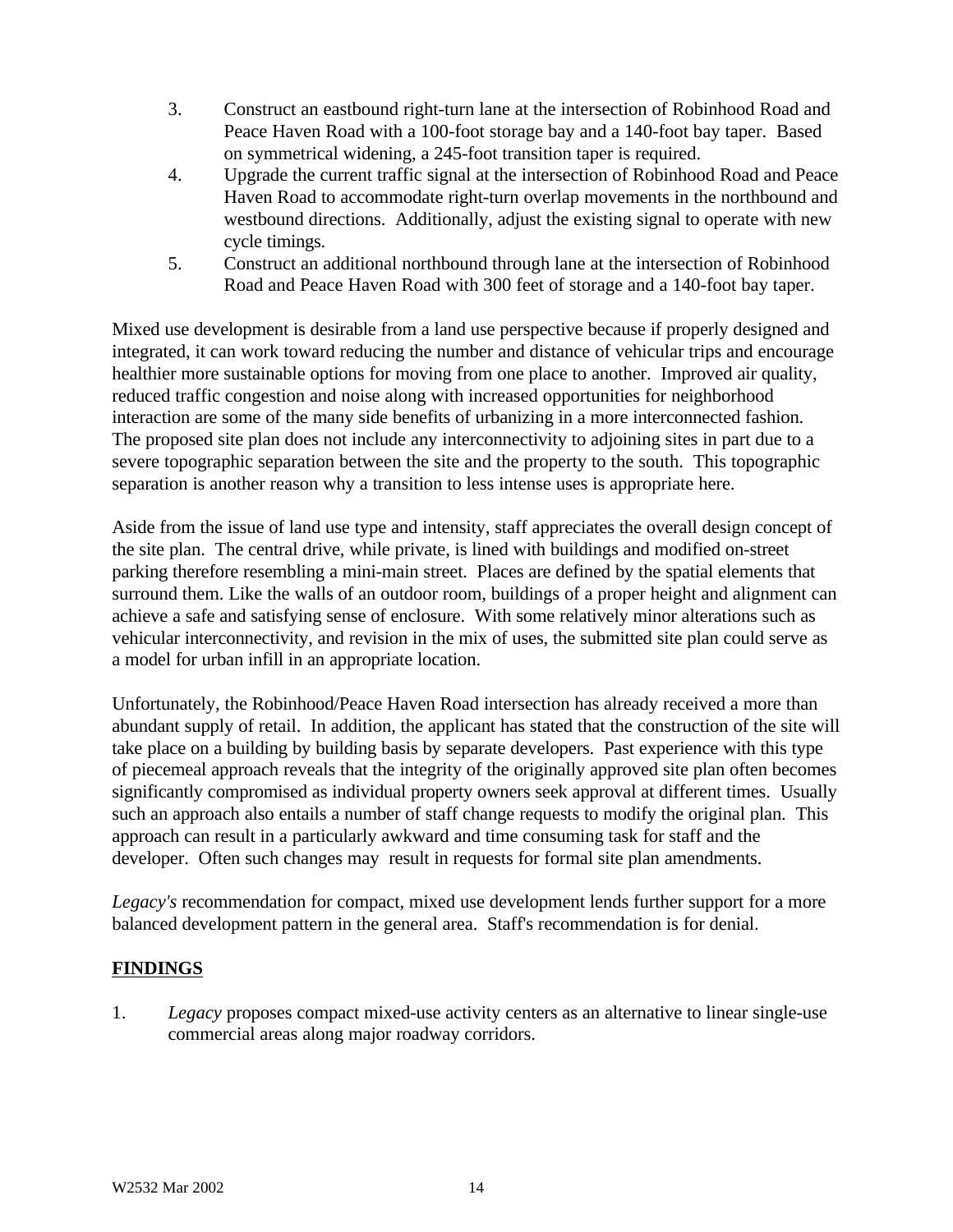- 2. The *Robinhood Road Area Plan* recommends mixed use special use development consisting of residential, office and commercial development in the immediate area, with office use slated for this site. All of the development to date has been commercial with the exception of one office.
- 3. The Aegis office use was set up to end commercial to the north and was a condition of approval of zoning docket W-1887.
- 4. The proposed Highway Business uses would be detrimental to the adjacent residential properties and inconsistent with the intent of *Legacy*, the adopted area plan and previously established staff recommendations.
- 5. Because so much commercial development has occurred in this mixed-use area, staff would support LO general zoning or LO-S (TWO PHASE) for the site which allows both office and medium density residential uses.

# **STAFF RECOMMENDATION**

#### Zoning: **DENIAL**.

Site Plan: Staff certifies that **the site plan meets all code requirements**, and recommends the following conditions:

# PRIOR TO THE ISSUANCE OF GRADING PERMITS

- a. Developer shall have a storm water management study submitted for review by the Public Works Department of the City of Winston-Salem. If required, an engineered storm water management plan shall be submitted and approved by the Public Works Department of the City of Winston-Salem.
- b. Developer shall cordon off all areas shown on the site plan as buffer areas or undisturbed areas. These areas shall be retained and not disturbed. Trees in all these areas shall be protected from grading encroachment in accordance with UDO Section 3-4.2(H)(3).
- c. Developer shall submit a sealed engineered detail of all retaining walls over five feet in height.

#### C **PRIOR TO THE ISSUANCE OF BUILDING PERMITS**

a. Developer shall dedicate any public right-of-way or easements needed to construct any road improvements along Peace Haven Road as determined by the City of Winston-Salem Department of Transportation.

#### PRIOR TO THE ISSUANCE OF OCCUPANCY PERMITS

- a. All required storm water management devices for the maximum coverage of the entire site must be installed per the approval of the Public Works Department of the City of Winston-Salem prior to the issuance of occupancy permits for any unit.
- b. Developer shall install all sidewalks as shown on the site plan to the specifications of the Public Works Department of the City of Winston-Salem.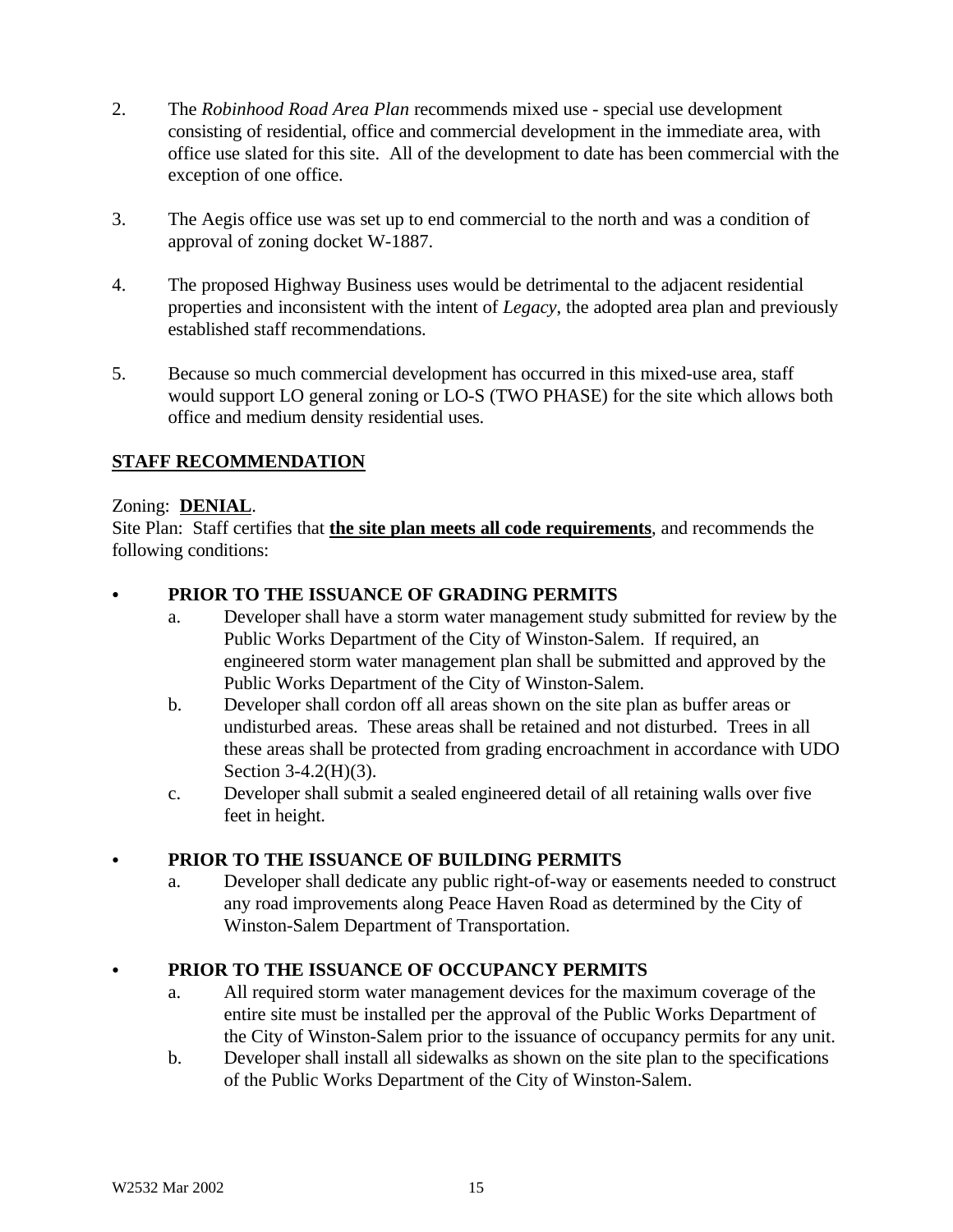- c. A single row of street tree plantings shall be installed at the top of the fill slope adjacent to the street along the southern property line, and along Peace Haven Road using materials selected from the list of "Large Variety Trees" as specified under Section 3-4.10(A) of UDO.
- d. All pedestrian pathways/walkways, pavement markings in the parking lots, or other devices indicating pedestrian walkways as shown on the site plan shall be installed.
- e. Developer shall construct a southbound right-turn taper at the intersection of the proposed site driveway and Peace Haven Road. The taper should be 140 feet in length.
- f. Developer shall re-stripe the existing continuous left-turn lane at the intersection of the proposed site driveway and Peace Haven Road as a northbound left-turn lane with 100 feet of storage and a 140-foot bay taper.
- g. Developer shall construct or bond a southbound right-turn lane at the intersection of Robinhood Road and Peace Haven Road. The southbound right-turn lane should have 100 feet of storage and a 140-foot bay taper.
- h. Developer shall upgrade or bond the existing traffic signal at the intersection of Robinhood Road and Peace Haven Road to accommodate right-turn overlaps in the eastbound and southbound directions.

# C **OTHER REQUIREMENTS**

- a. Development shall be permitted one (1) freestanding five (5) foot high monument sign, with a maximum copy area of thirty-six (36) square feet at the entrance along Peace Haven Road.
- b. As volunteered by the developer, all buildings proposed in the development shall have similar design and materials and shall be substantially consistent with the site plan and architectural conditions as submitted by the developer (Exhibit A).

Gary Roberts and Glenn Simmons presented the staff report.

# **PUBLIC HEARING**

 $FOR:$ 

Emmett McCall, 633 W. Fourth Street, Winston-Salem, NC 27101

Represent petitioners.

The *Robinhood Area Plan* was developed in 1986. Since that time, Peace Haven Road has been realigned and this specific area is significantly different than it was when that plan was prepared and adopted.

This area is going to continue to change rapidly.

Distributed two petitions in support of this request.

This particular piece of property should be coming in under general use.

This is an eight-acre tract of land, not large enough to be a large shopping center.

It is anticipated that this site will be used by small business owners.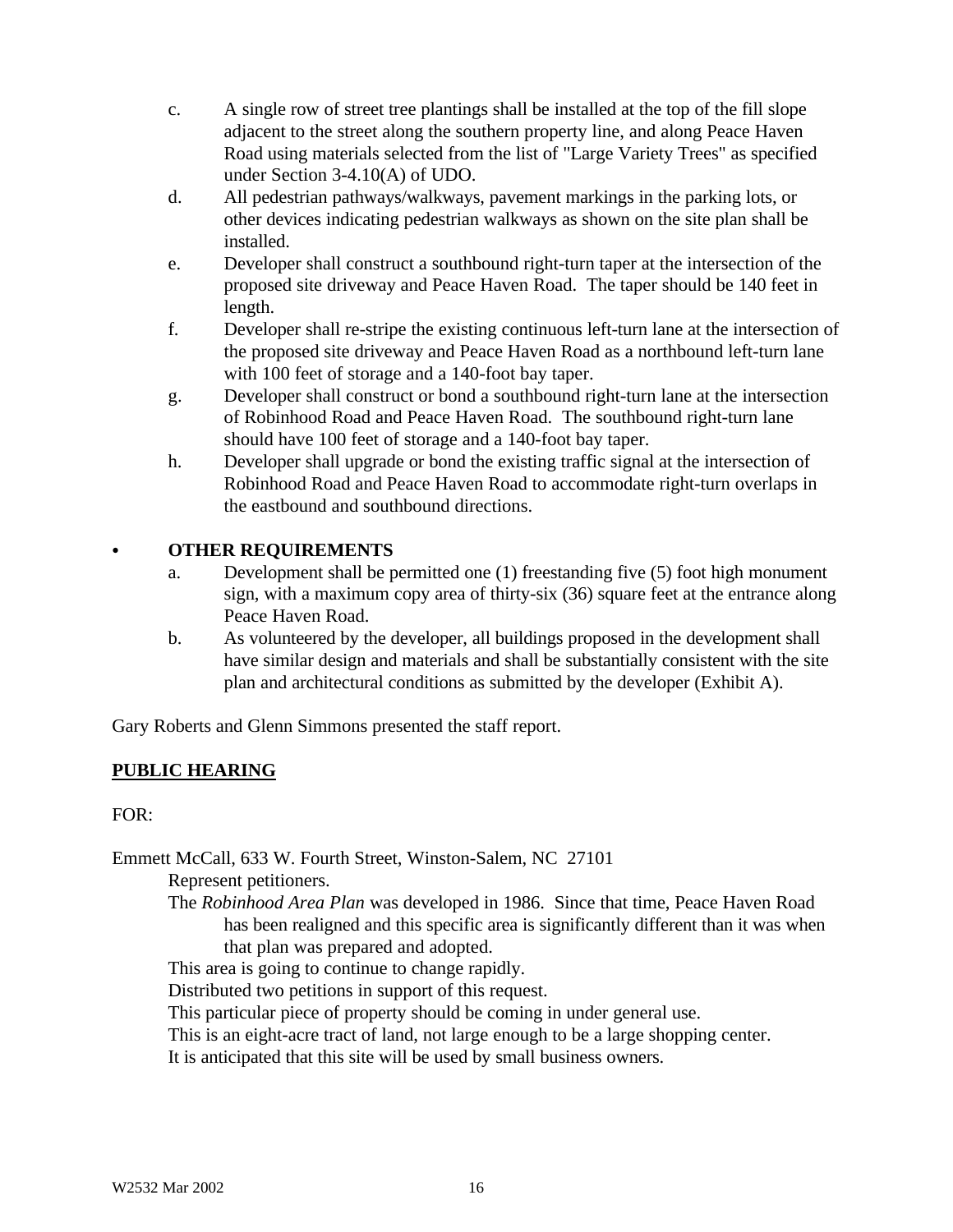- Traffic has been created by the residential development which has occurred over the last twenty years. If businesses aren't in this area, residents will have to continue traveling to get those services.
- Nobody is going to live on this site and there's an abundance of office available and people aren't going to be coming into this area for offices.

Let's do that which is practical and which will benefit the neighborhood. Be glad to answer questions.

Buddy Wilkins, 2630 Bridgeport Drive, Winston-Salem, NC 27103

As a real estate broker, I want to talk about the economic impact of developing this property: Using the current WS tax rates, \$66,000 would be generated in tax dollars for the City. We also have the sales tax revenue that this development would bring.

Commercial development is the backbone of our tax revenue. It brings jobs during construction and after these businesses open.

#### AGAINST:

George Clover, 4409 Bent Tree Farm Road, Winston-Salem, NC 27106 President of Bent Tree Farm Association.

We are about 2 miles from this proposed change. We oppose this change: No new development is needed. There are plenty of services in this area. We are very concerned by the traffic. We ask you to look long term. More development is not necessarily good. "Just say no".

Elizabeth Pappas, 125 Greenvalley Road, Winston-Salem, NC 27106

The 347 parking spaces will be 15 feet from my back yard.

- We believe crossing the RS-9 zoning line would be infringing on our quality of life and our rights as homeowners.
- There are already plenty of vacant business and cleared land for sale within this area.

We like the idea of having a transitional area when moving into a neighborhood. Aegis provides this transition now.

This idea is insensitive to the neighborhood it borders.

We are concerned about traffic, air quality, noise, and beauty of our neighborhood.

We welcome development here, but it should leave some of the environment intact.

Years ago, the City agreed to prohibit further intrusion into this neighborhood.

Sarah Kairoff, 148 Greenvalley Road, Winston-Salem, NC 27106 Represent coalition of neighbors in this area. Submitted petition of 192 people opposed to this request. We do not support rezoning for these reasons: Increased traffic Safety considerations Environmental deterioration, including noise and air pollution An already established transitional zone Negative impact on surrounding residential neighborhoods Unneeded in-cohesive commercial development.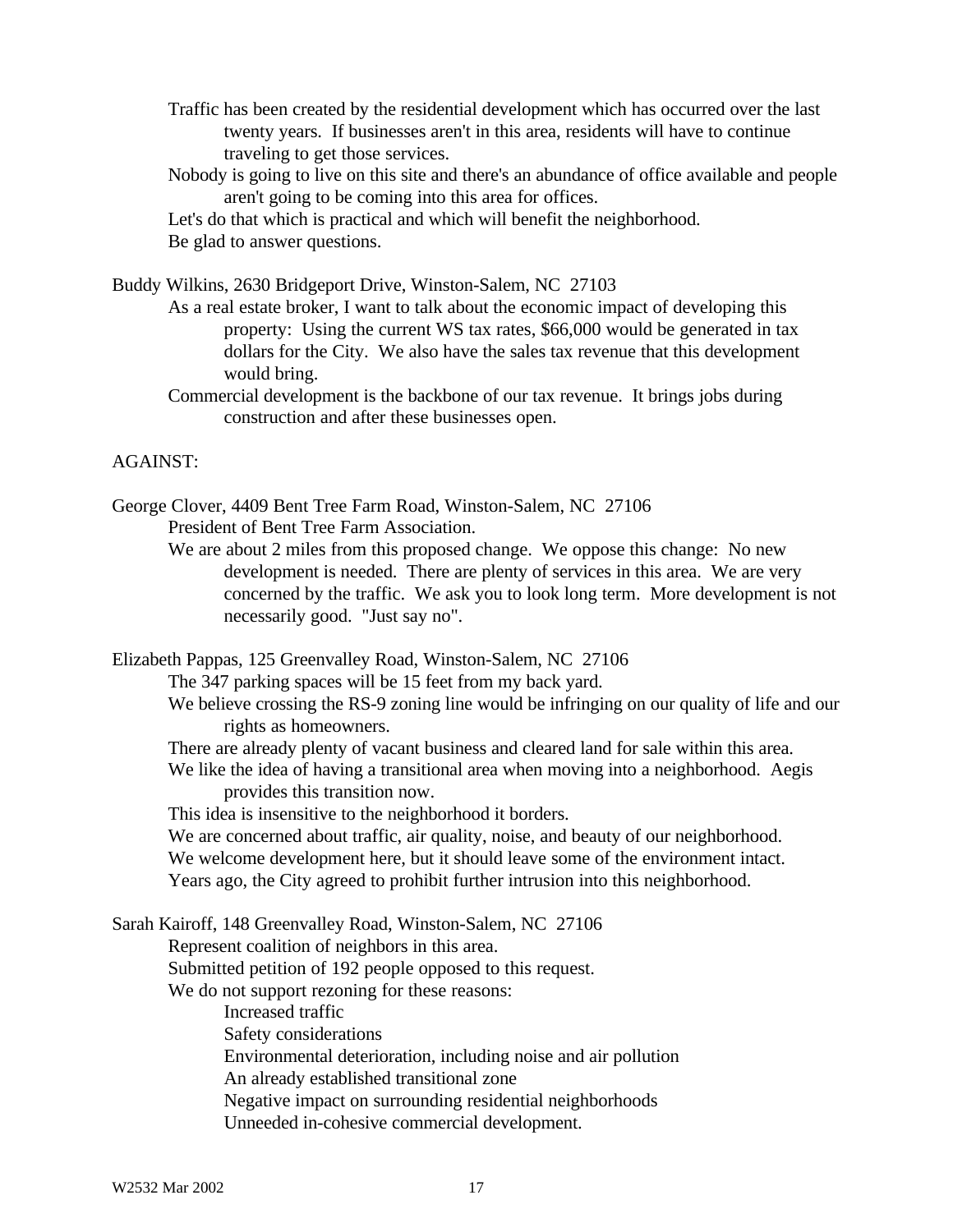The proposed change would increase traffic almost 4,000 vehicle trips per day over what could be built there now.

- Developers plan will strip nearly eight acres of mature forest and field and replace it with asphalt. The result will be unhealthy, aesthetically bleak, and environmentally hazardous.
- Referred to and quoted from the *Robinhood Road Area Plan*.

There is currently a glut of vacant buildings in this area.

Is this a responsible development? Does it add or detract from the surrounding community?

Carol Strittmatter, 817 Clovelly Road, Winston-Salem, NC 27106 Represent Winston-Salem Neighborhood Alliance. This case is an important one because it will show if Winston-Salem has a true commitment to contain urban sprawl and whether *Legacy*'s stated objective of protecting residential areas from inappropriate commercial encroachment will be

met.

Approximately 50 people stood in opposition to this request.

#### **WORK SESSION**

During discussion by the Planning Board, the following points were made:

- 1. The transition has been established by the Aegis medical office building. Allowing HB-S here would jump over that line and transition would have to be reestablished.
- 2. Kerry Avant Is staff supportive of the LO-S portion of this request? The report indicates staff support for LO general or LO-S (TWO PHASE) zoning.
- 2. Kerry Avant Any kind of development on this property would probably result in mass grading because of the topography.
- 3. John Bost When Aegis was permitted there, they were restricted to certain types of business since it was to be the transition.
- 4. Jimmy Norwood The staff report states that the petitioner's traffic study recommends numerous road improvements be made by the City. Are those improvements provided for? Gary Roberts - The five requirements detailed in the staff report are needed, but the City has no plans and no money for those things at this time.

MOTION: John Bost moved denial of the zoning map amendment. SECOND: Jimmy Norwood VOTE: FOR: Avant, Bost, Clark, King, Norwood, Powell AGAINST: None

W2532 Mar 2002 18

EXCUSED: None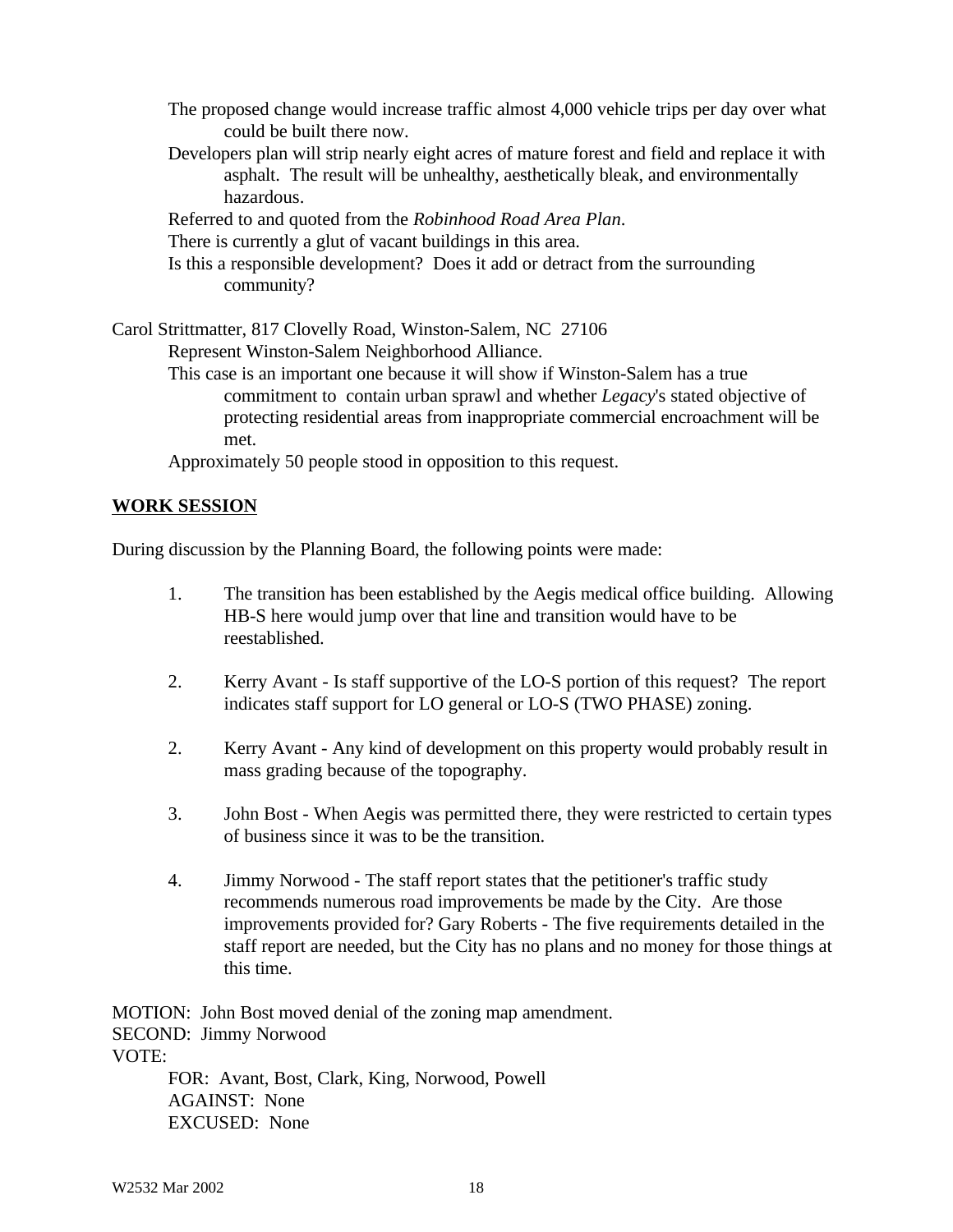SITE PLAN MOTION: Jerry Clark certified that the site plan meets all code requirements and recommends staff conditions. SECOND: John Bost VOTE: FOR: Avant, Bost, Clark, King, Norwood, Powell AGAINST: None EXCUSED: None

A. Paul Norby, AICP Director of Planning

\_\_\_\_\_\_\_\_\_\_\_\_\_\_\_\_\_\_\_\_\_\_\_\_\_